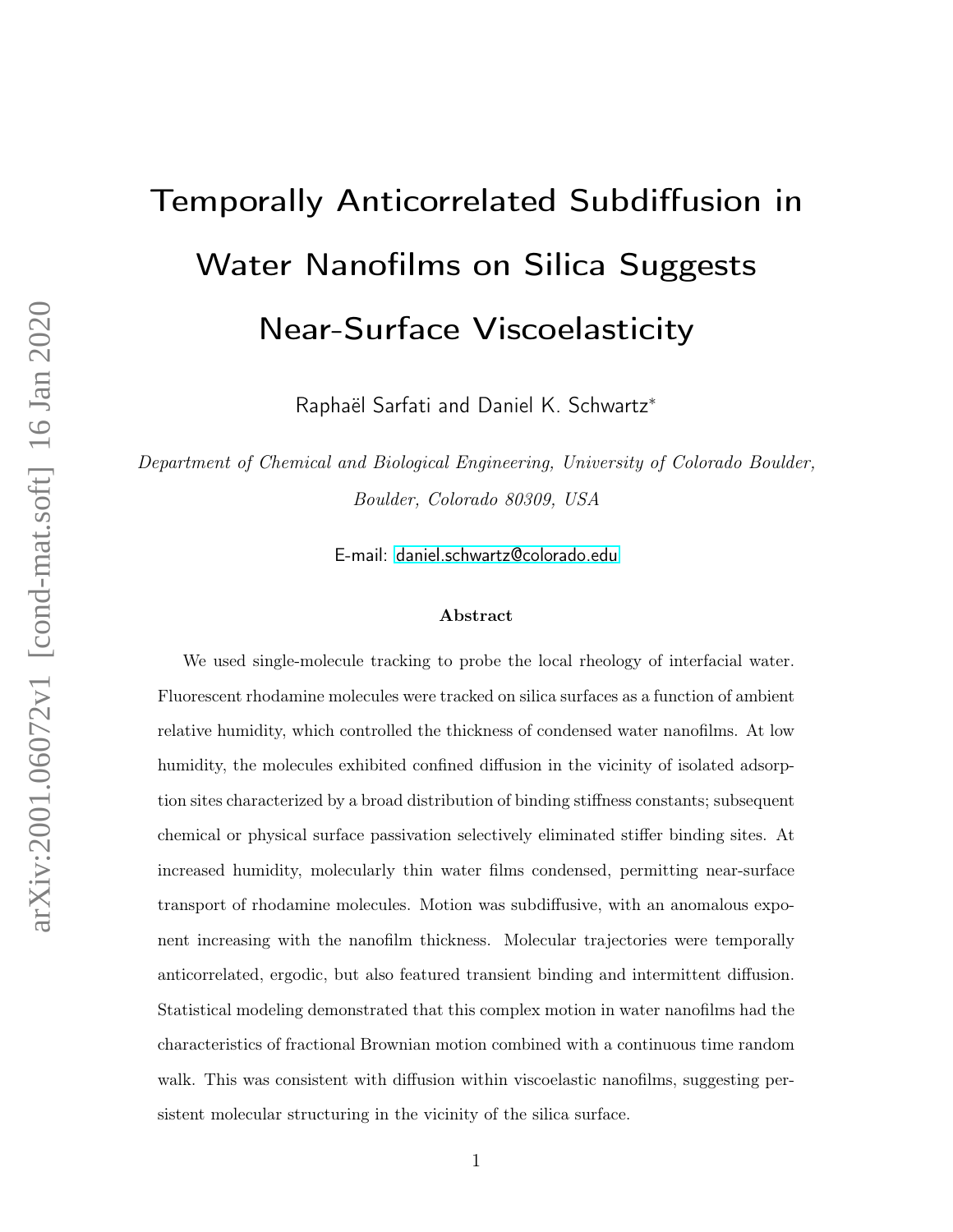## Keywords

silica, water nanofilm, single-molecule tracking, anomalous diffusion, confined diffusion, molecular structuring

The interface between water and silica (or related silicate minerals) is central to a wide range of geological and industrial processes,  $^{1,2}$  $^{1,2}$  $^{1,2}$  $^{1,2}$  yet many of its properties remain elusive, notably in the nanoscale limit where molecules are highly confined and constrained. The different forms of Si-O groups at the surface are believed to interact strongly with water molecules through hydrogen bonding, leading to molecular ordering that extends several Å from the surface.<sup>[3](#page-17-2)</sup> Water structuring, in turn, may impact transport properties at the interface, by influencing the hydrodynamic slip or no-slip boundary conditions, [4](#page-17-3) and changing local rheology. The viscosity of water nanofilms remains hotly debated. While studies of water confined between two mica (an aluminosilicate mineral) surfaces separated by 5 nm and less found no substantial increase in viscosity, [5](#page-17-4)[,6](#page-17-5) experiments using scanning-probe techniques on silica and other hydrophilic surfaces have reported viscosity enhancement by as much as  $10^6$ .<sup>[4,](#page-17-3)[7](#page-17-6)</sup>

Hydrophilic surfaces exposed to water vapor become spontaneously coated by a thin film of water at the Å-to-nm scale, with the exact thickness depending on substrate chemistry, temperature, and vapor pressure. Water physisorption is therefore ubiquitous in the Earth's subsurface, surface, and atmosphere, including on aerosol particles and ice (glacier and snow),<sup>[8](#page-17-7)</sup> with significant consequences for environmental processes, for example in heterogeneous chemical reactions. [9](#page-18-0) Thus, there is significant interest in understanding molecular transport in water nanofilms, despite the uncertainty with respect to the structure of these thin films. [10](#page-18-1) Recent studies have elucidated the mechanisms of molecular interfacial transport through bulk-mediated diffusion, whereby molecules transiently bind to the surface and diffuse mostly in the bulk, <sup>[11,](#page-18-2)[12](#page-18-3)</sup> describing a "hopping" diffusion which fits in the framework of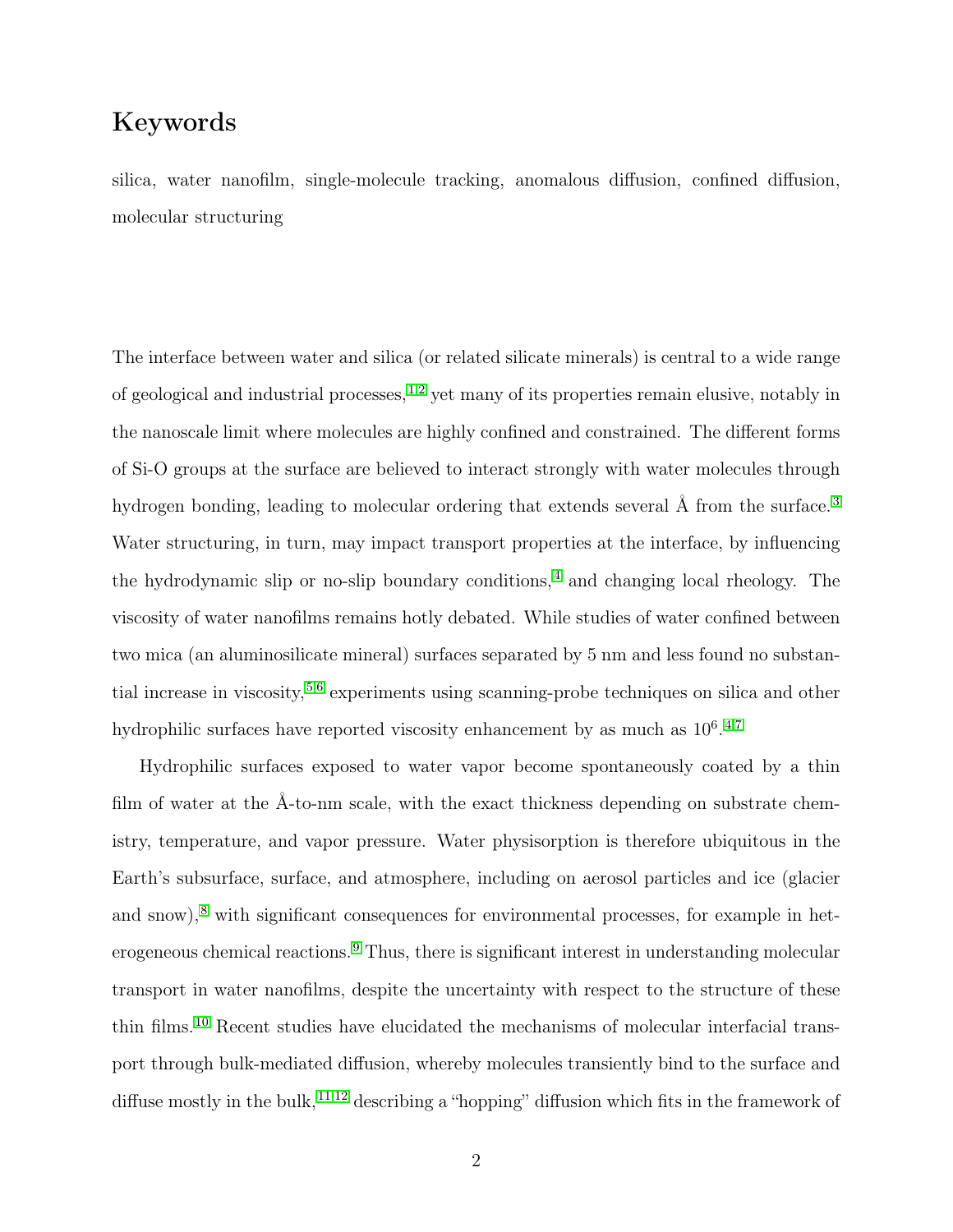continuous-time random walks (CTRW). However, little is known about how extreme confine-ment, between two solids or between solid and vapor, perturbs this behavior.<sup>[13](#page-18-4)</sup> Presumably, confinement would increase the amount of interface available and modify the hydrodynamic properties of the fluid phase, which could result in different types of stochastic dynamics.

Here, we report studies of molecular diffusion in water nanofilms, and discuss the implications on the rheology and structure of the aqueous phase. Silica surfaces were exposed to environments with controlled relative humidity (RH), resulting in the condensation of water nanofilms, increasing in thickness with RH. Single-molecule tracking (SMT) was used to investigate the motion of fluorescent rhodamine molecules in these films. These experiments revealed interesting features relative to the energy landscape of the silica surface, and the nature of the near-surface water layer. We found that the silica adsorption sites exhibited an unexpectedly wide distribution of restoring forces, and that chemical or physical passivation influenced this distribution in distinctive ways. In the absence of condensed water, molecules exhibited confined diffusion only in the vicinity of these sites. At higher RH, a continuous water nanofilm formed, which enabled diffusive transport across the interface. Diffusion in the nm-thick water layer was subdiffusive and ergodic, consistent with a viscoelatic-type of diffusion. This provided important insights into the properties of the first few molecular layers of water adsorbed on silica, and suggested the presence of persistent molecular structuring. We employed superstatistical and subordinating models to infer the details of the microscopic processes from the ensemble behavior observed.

## Results and Discussion

#### Evolution of Molecular Mobility with Nanofilm Thickness

As RH increased, water nanofilms grew in thickness, and rhodamine molecules became significantly more mobile (see Supplemental Movies), as previously observed. [14](#page-18-5)[,15](#page-18-6) Specifically, molecular trajectories evolved from confined to exploratory with increasing RH, with ex-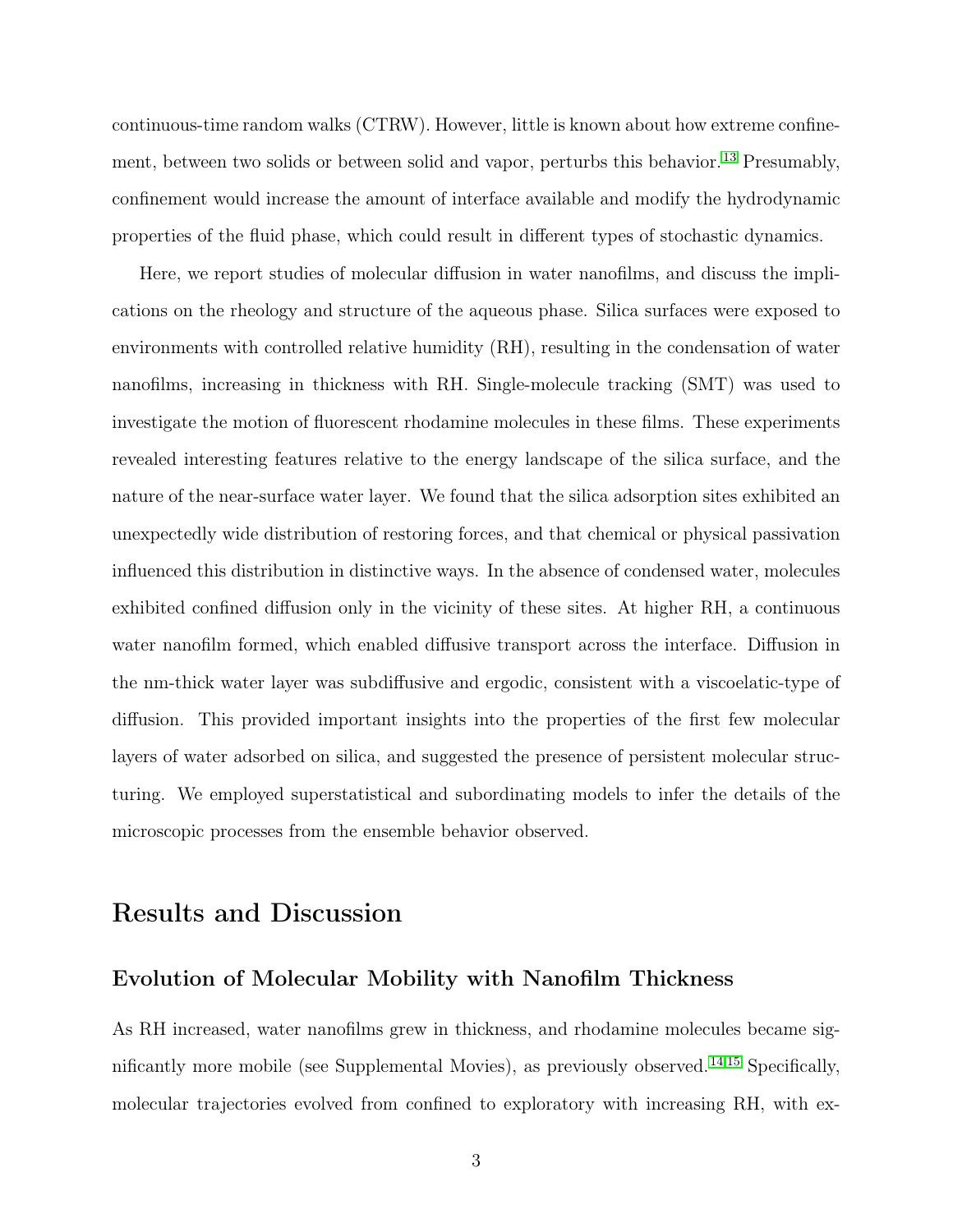ploratory trajectories often exhibiting alternation between slow diffusion and long jumps (Fig. [1a](#page-3-0)). These intermittent dynamics were qualitatively similar to trajectories observed in SMT experiments at the interface between solid and bulk liquid. [11,](#page-18-2)[12](#page-18-3) However, as shown below, nanofilm confinement resulted in new modes of diffusion. A more quantitative characterization of this increased mobility was obtained using probability distribution functions (pdf). The pdf of one-dimensional displacements  $\Delta x = X(t + \Delta t) - X(t)$  of measured positions X between successive frames ( $\Delta t = 50$  ms) were distinctly non-Gaussian, and showed a clear evolution towards a Laplace-like distribution (exponential tails) at high humidity, as seen in Fig. [1b](#page-3-0). The evolution of these tails in the distribution quantitatively demonstrated that the increased mobility with nanofilm thickness was due to the increased presence of large displacements, i.e. "flights". Below, the molecular motion under various RH conditions is described in detail.

<span id="page-3-0"></span>

Figure 1: (a) Representative molecular trajectories for RH =  $(30, 75, 85, 90, 100)\%$ , from green to blue (left to right), respectively. Trajectories evolved from confined to exploratory as RH increased. (b) One-dimensional displacement distributions at  $\Delta t = 50$  ms for the same RH values. As RH increased, larger displacements became more likely, and the tails of the distributions became exponential.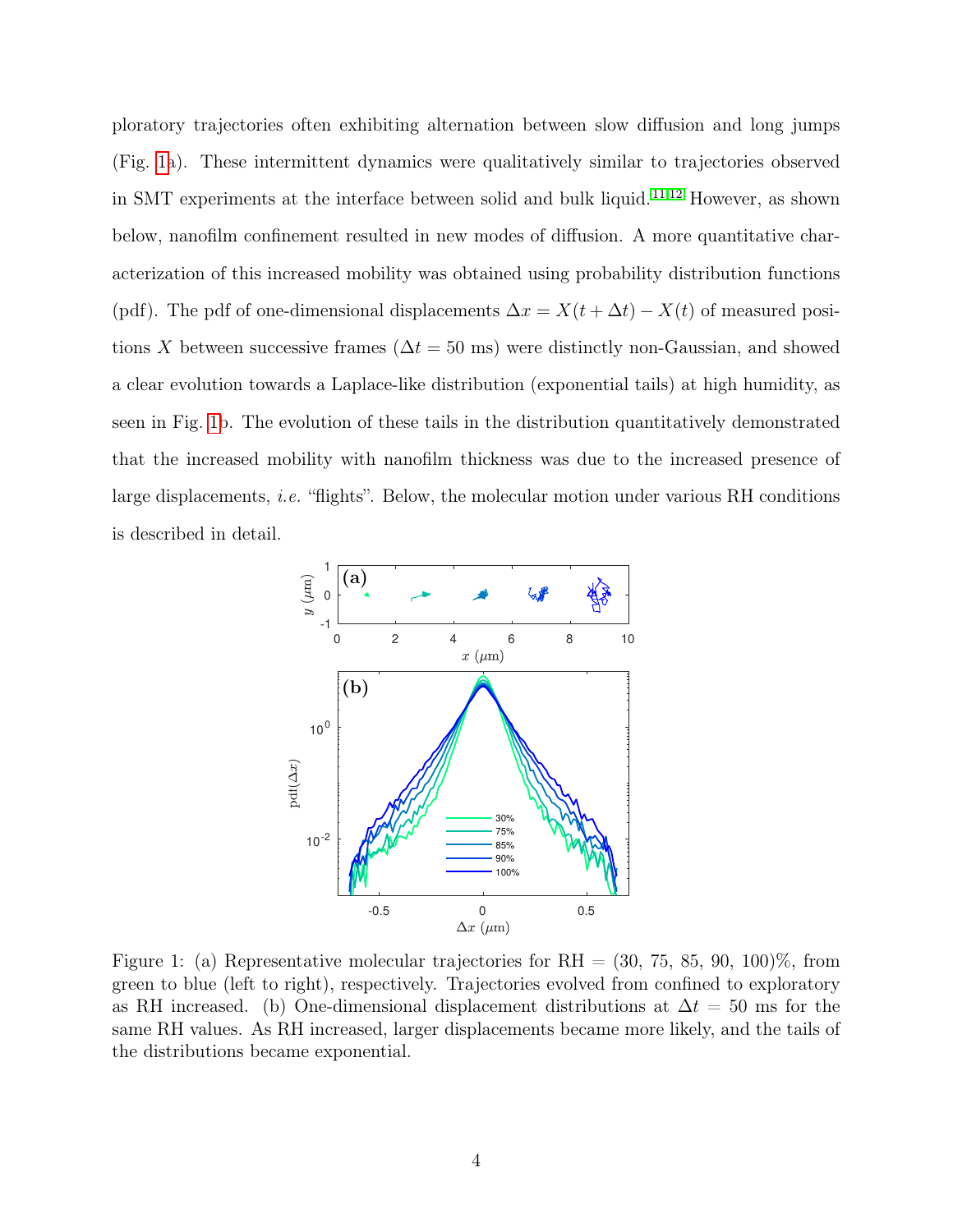### Confined Diffusion on Dry Silica

As a baseline, we first studied the interaction between the molecular probes and the silica surface in the absence of condensed water. At 30 % RH, a sub-monolayer quantity of water was present on the silica surface,<sup>[9](#page-18-0)</sup> and diffusion of adsorbed rhodamine probes was almost entirely confined. The displacement distribution of rhodamine did not change significantly as a function of time interval, and the mean square displacement MSD =  $\langle (X(t + \Delta t) - X(t))^2 \rangle$ as a function of lag-time  $\Delta t$  was flat (see Supporting Information). These metrics are characteristic of confined dynamics, and implied that molecules diffused only in the local vicinity of specific adsorption sites, without escaping small regions defined by the balance between thermal energy  $k_B T$  and a site i's "stiffness",  $k_i$ . Molecules therefore served as local probes of the surface's energy landscape near local minima.

To characterize these adsorption sites, we looked at the distribution  $P(x)$  of probe positions  $x$  relative to their respective confining sites. We calculated the re-centered position  $x = \{x_t^{(i)}\}$  of trajectory i at time point t by selecting long trajectories (longer than 20 frames; using a different cutoff of 30 or 50 frames gave indistinguishable results) and subtracting from each measured position  $X_t^{(i)}$ <sup>(i)</sup> the mean position of its trajectory:  $x_t^{(i)} = X_t^{(i)} - \langle X^{(i)} \rangle_t$ . In the harmonic potential approximation, if all the adsorption sites were equivalent with stiffness k,  $P(x)$  would be Gaussian:  $P(x) \sim \exp(-kx^2/2k_BT)$ .<sup>[16](#page-18-7)</sup> Instead, Fig. [2a](#page-6-0) shows that  $P(x)$  exhibited a power-law dependence at large x,  $P(x) \sim x^{-\mu}$  with  $\mu \simeq 2.9$ . Moreover, calculating the MSD for each trajectory revealed a wide distribution of site stiffnesses, with trajectories confined more or less tightly around different adsorption sites (see Supporting Information). The majority of true molecular motion obviously occurred on softer sites, and in fact, the apparent motion on very strong binding sites (high stiffness, small MSD) was actually due to localization error (about 50  $\text{nm}$ <sup>[11](#page-18-2)</sup>). Therefore, focusing on the stiffness distribution of softer sites, we calculated so-called mechanical compliance  $S_i$ ,<sup>[17](#page-18-8)</sup> defined as inverse stiffness, renormalized by  $k_BT$  for a direct correspondence with trajectory statistics:  $S_i = k_B T / k_i = \text{MSD}(x^{(i)})$ . Fig. [2b](#page-6-0) shows that the compliance distribution  $\Pi(S_i)$  was broad,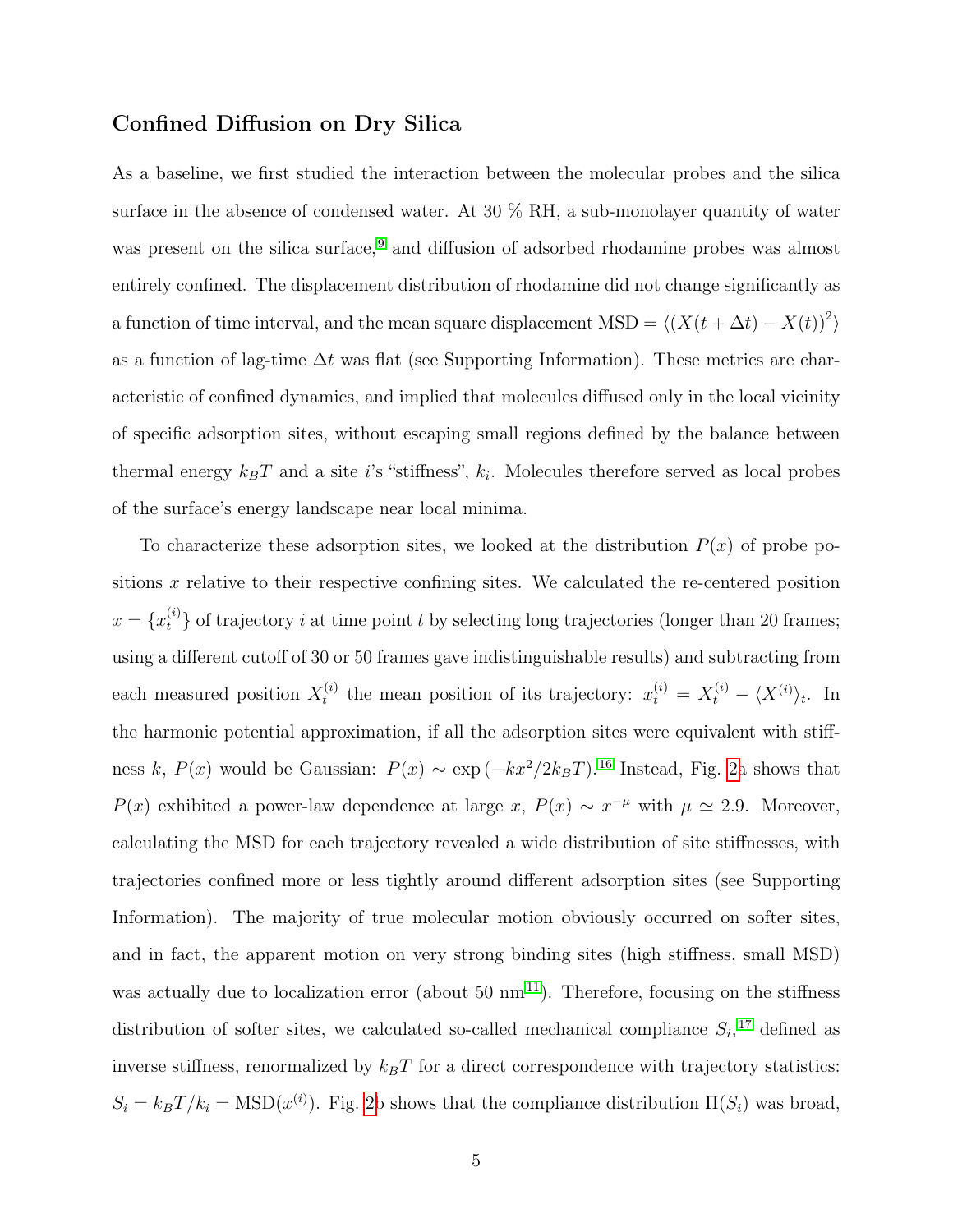with a power-law tail of exponent  $q \approx 2.5$ . This demonstrated that adsorption sites were intrinsically heterogeneous, providing compelling insights into the heavy-tailed distribution of waiting times observed in bulk-mediated diffusion<sup>[11](#page-18-2)</sup> and at high RH (see below).

We hypothesized that the presence of heterogeneous binding sites was related to chemical and/or physical surface features of the silica. To test this, we modified surfaces to reduce the density and magnitude of anomalously strong binding sites. Specifically, we gently passivated silica surfaces by chemical or physical methods, using either adsorption of polyethylene glycol (PEG) at low concentration (chemical passivation), or thermal annealing (physical passivation), see Methods. Adsorption of PEG at very low coverage has been shown to selectively block anomalously strong adsorption sites, <sup>[18](#page-18-9)[,19](#page-19-0)</sup> and thermal annealing is known to smooth Å-scale topographical features.<sup>[20](#page-19-1)</sup> As shown on Fig. [2b](#page-6-0), the chemically and physically passivated surfaces exhibited a reduction in strong binding sites by factors of  $\simeq 3$  and  $\simeq 10$ , respectively, while the power-law tails associated with weak binding sites remained essentially unchanged. These observations confirmed the origins of the distribution of site compliances as a combination of molecular-scale chemical and physical heterogeneities. In addition, while PEG and rhodamine are expected to have different binding affinities to adsorption sites, we observed that after PEG passivation the distribution of adsorption spring constants for rhodamine was modified only for high-stiffness sites. This suggests that adsorption sites were non-specific, and likely similar for PEG and rhodamine.

Despite surface passivation, which quenched only the highest-energy binding sites, the overall confined dynamics, and notably the power-law tails of probe positions, remained unaffected, consistent with expectations that the majority of molecular motion occurred on softer sites (Fig. [2a](#page-6-0)). Indeed, one can show mathematically that the heavy tail of compliances produces the heavy tail of  $P(x)$ , using a simple superstatistical model, whereby the distribution for a unique site is averaged over the distribution of all site compliances. [21](#page-19-2) Assuming a harmonic potential approximation for each adsorption site and a compliance distribution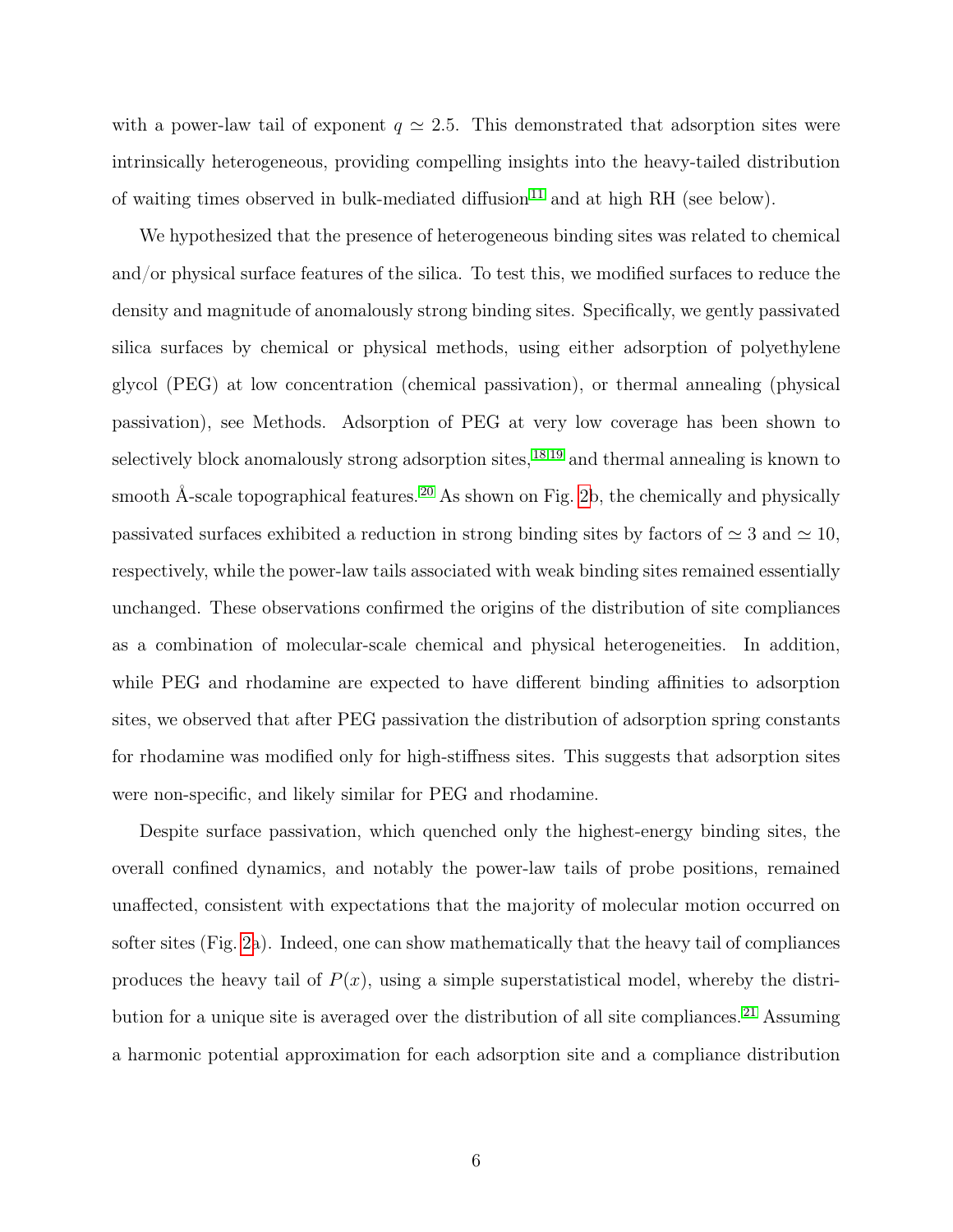$\Pi(S) \sim S^p/(S_0 + S)^{p+q}$ , the distribution  $P(x)$  is given by

$$
P(x) \sim \int \frac{S^p}{(S_0 + S)^{p+q}} \cdot e^{-x^2/2S} \cdot dS \sim U(q-1, -p, x^2/2S_0),\tag{1}
$$

where U is the Tricomi function. Notably,  $U(q-1,-p,x^2/2S_0) \sim x^{-(2q-2)}$  at large x, and we recover the tail exponent of  $P(x)$ :  $\mu = 2.9 \approx 2q - 2$  when  $q = 2.5$ . In addition, if positions  $x_t^{(i)}$  are renormalized by the standard deviation of their respective trajectories,  $\sigma_i =$ √  $\overline{S_i}$ , the resulting distribution is better approximated by a Gaussian (see Fig. [2c](#page-6-0)). These results show that binding site heterogeneity broadens ensemble statistics, and that blocking of anomalously strong binding sites does not critically alter the observed dynamics. In addition to trapping rhodamine molecules more tightly, it is also possible that these strong binding sites acted as nucleation points for the condensation of water vapor into liquid nanofilms at higher values of relative humidity, due to their non-specificity.

<span id="page-6-0"></span>

Figure 2: (a) Distribution of re-centered positions x at  $RH = 30\%$  in a log-log plot, showing a power-law tail (slope:  $-\mu$ ). Black line of slope -2.9 added for reference. Inset: corresponding distribution in log-linear format (log(pdf) vs x in  $\mu$ m), and quadratic fit (solid black) showing a strong discrepancy with a single harmonic potential hypothesis. (b) Distribution of compliances  $S = k_B T/k$  showing a power-law tail (slope:  $-q$ ). Black line of slope -2.5 is added as a reference. Green is original (untreated) silica surface, purple after chemical passivation, and orange after physical passivation (see text). (c) Distribution of positions renormalized by the compliance of their corresponding adsorption site, and quadratic fit. The harmonic approximation is adequate to about  $4\sigma$ . Exposure time was 20 ms.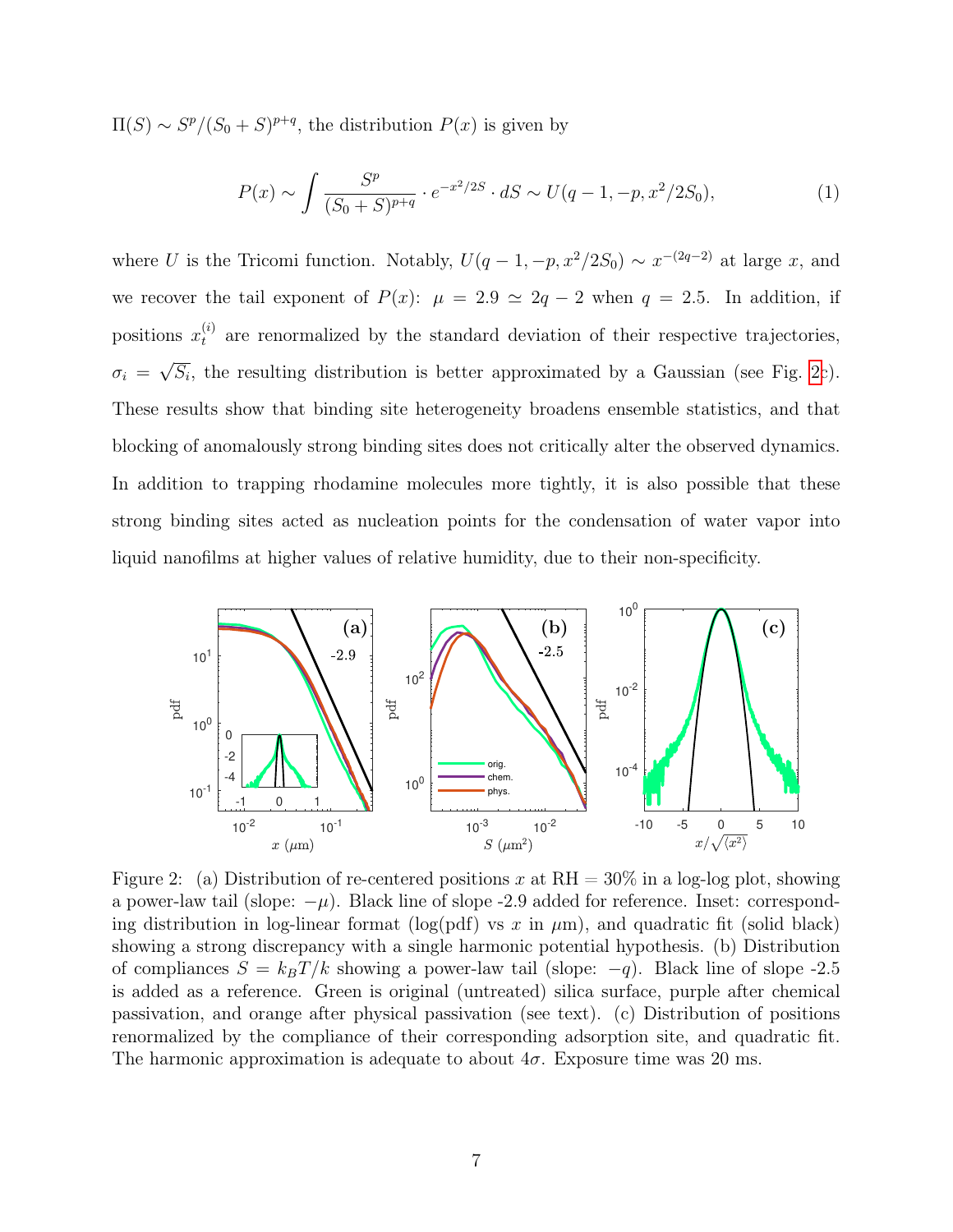#### Non-Brownian Diffusive Transport at High Humidity

When water condenses on the silica surface, water molecules compete with probe molecules for adsorption sites, and provide a medium for interfacial transport. Indeed, at 100% RH, the surface was covered by a water film averaging 8 water layers, <sup>[9](#page-18-0)</sup> and molecular trajectories were not confined, revealing that the presence of condensed water enabled long-range diffusive transport across the surface. The pdf of displacements at different lag-times  $\Delta t = nt_E$ (with  $t_E = 50$  ms the exposure time) showed a clear broadening with increasing  $\Delta t$ , and the corresponding MSD scaled almost linearly with time: MSD  $\sim \Delta t^{\alpha}$  with  $\alpha = 0.92$ (Fig. [3a](#page-8-0)). However, the displacement distributions were distinctly non-Gaussian, indicating that probe molecules did not undergo regular Brownian motion. Furthermore, after rescaling by their corresponding standard deviations  $\sigma_n = \sqrt{\langle (X(t + nt_E) - X(t))^2 \rangle}$ , these distributions exhibited self-similar exponential tails, and did not tend asymptotically towards a Gaussian distribution at measurable timescales (Fig. [3b](#page-8-0)). At longer lag-times, a central peak emerged. Combined, these observations suggested a mechanism fundamentally differ-ent from "anomalous-yet-Gaussian" diffusion, <sup>[22](#page-19-3)</sup> and the presence of the central peak hinted at intermittent diffusion, in which transient periods of "crawling" diffusion of surface-bound molecules alternate with long "flights" in the water nanofilm. The crawling periods lead to a high probability of small displacements, i.e. the central peak. The possible origins of exponential tails are diverse, but Laplace distributions can result from the superposition of Gaussian processes with different parameters, such as an exponentially distributed diffusion coefficient.[23](#page-19-4) It is therefore plausible that the exponential tails arise from a combination of different modes of diffusion within the water nanofilm. In order to better understand these processes, we examined the diffusive behavior at intermediate values of RH.

#### Subdiffusive Exponent Evolution with Nanofilm Thickness

For  $RH \geq 75\%$ , multiple layers of water were present, and molecular trajectories evolved from subdiffusive to nearly Brownian with increasing RH, as indicated by the time-dependence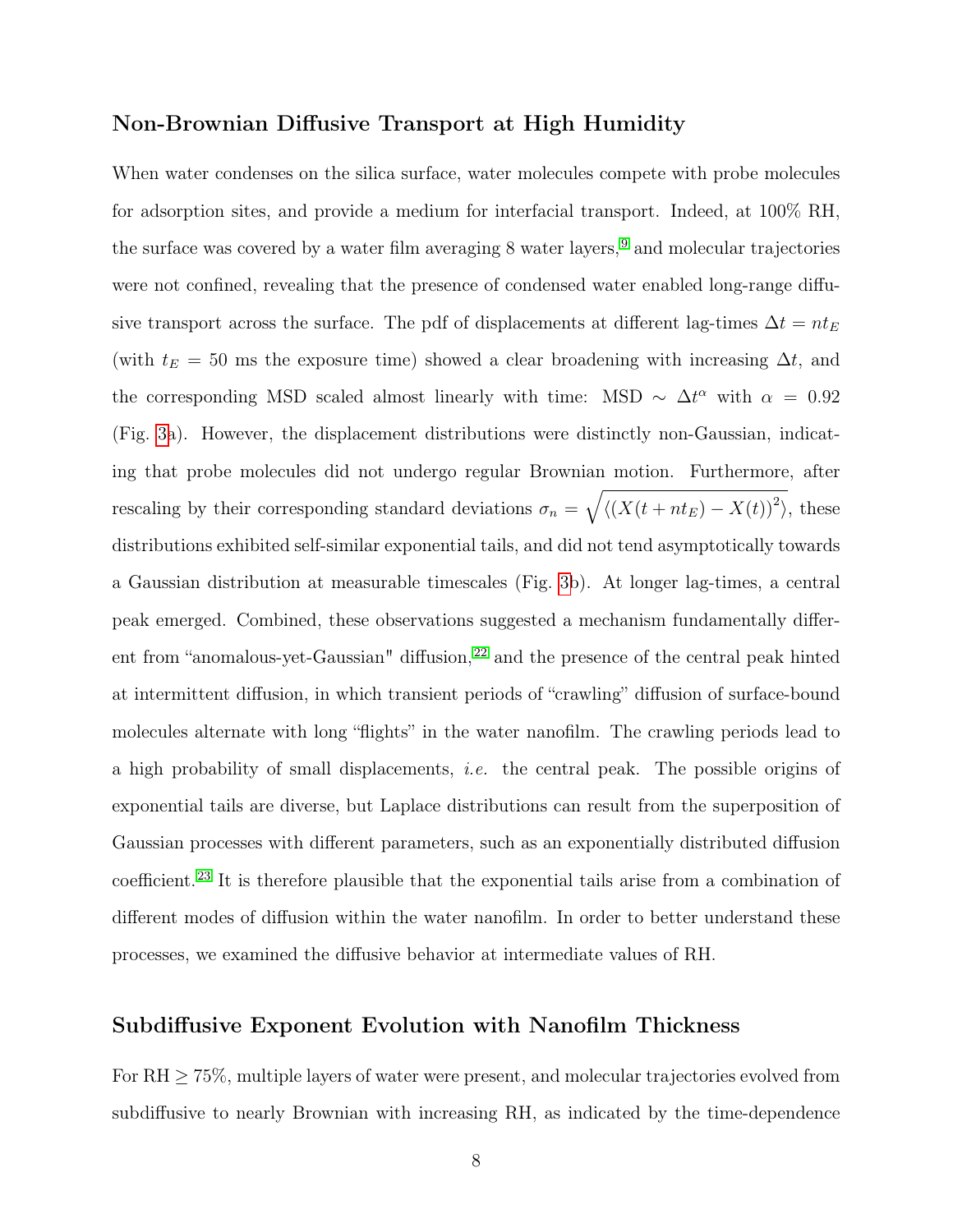<span id="page-8-0"></span>

Figure 3: (a) Probability distribution functions of displacements  $\Delta x$  at different time-lags  $\Delta t$  (50 to 250 ms; purple to orange respectively) for RH = 100%. Inset: log(MSD) vs log( $\Delta t$ ), and linear fit giving a slope of 0.92. (b) Pdf of displacements rescaled by their corresponding standard deviations, showing self-similar exponential tails.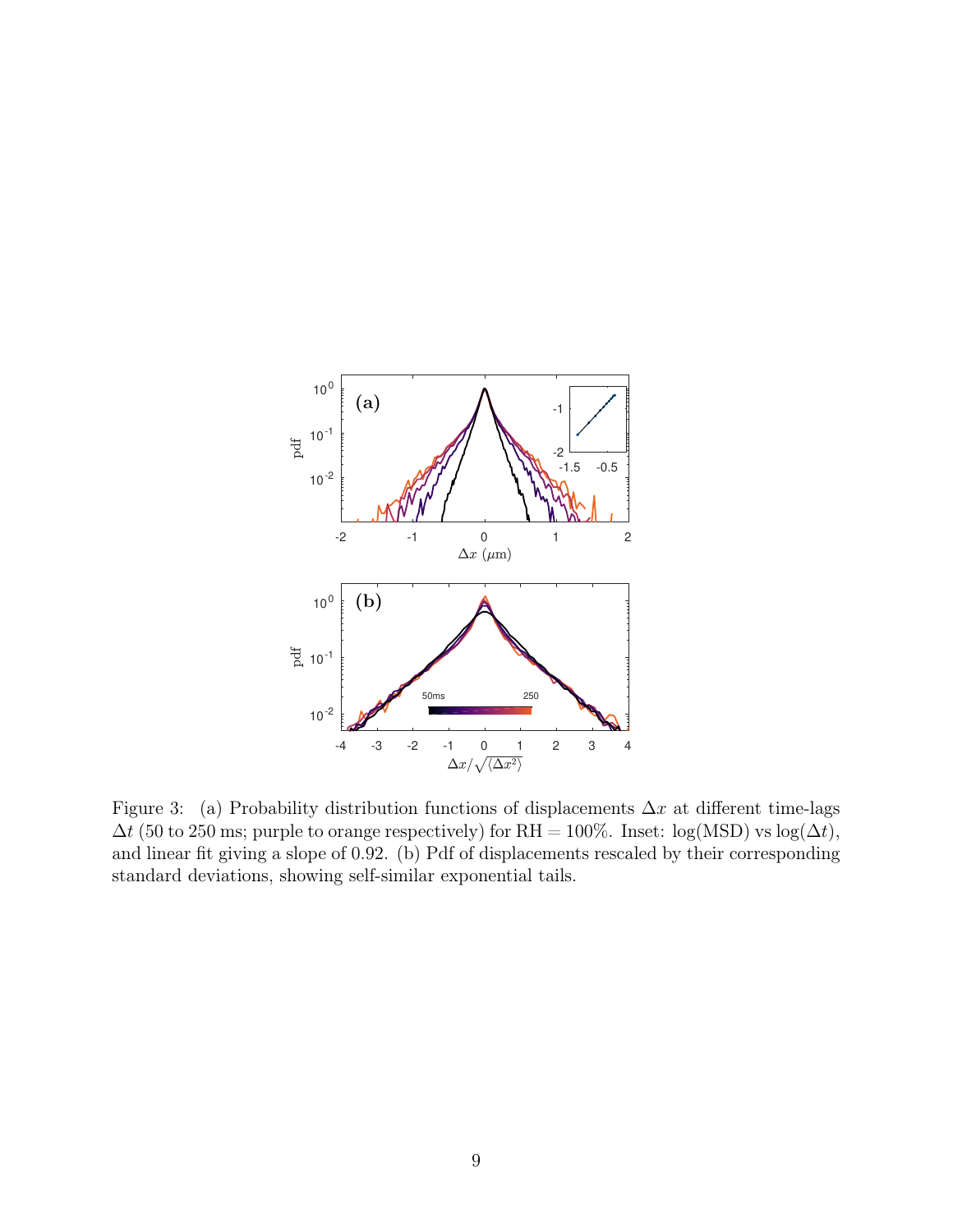of the ensemble MSD (eMSD) in Fig. [4a](#page-10-0). In particular, power-law fits (least-square of logarithms) to the eMSD  $\sim \Delta t^{\alpha}$  yielded values:  $\alpha = 0.44, 0.62, 0.82, 0.93$  for RH = (75, 85, 90, 100)%, respectively, approaching unity at high humidity. Since the origins of subdiffusion may be diverse, a deeper characterization of the dynamics was necessary to better identify the underlying mechanisms.

First, we calculated the time-averaged MSD for each single-molecule trajectory, using the conventional definition, [24](#page-19-5)[–26](#page-19-6)

$$
\overline{\delta^2(\Delta t, T)} = \frac{1}{T - \Delta t} \int_0^{T - \Delta t} \left[ X(\Delta t + t') - X(t') \right]^2 dt',\tag{2}
$$

and then considered the average over the ensemble of trajectories:  $tMSD = \langle \delta^2(\Delta t, T) \rangle_{\text{ens}}$ . The behavior of the tMSD, as a function of both lag-time  $\Delta t$  and experimental time T, provides information about the presence of aging effects (non-ergodicity) in the observed dynamics. We found that the lag-time dependence of the tMSD displayed very similar slopes as the eMSD counterparts, as shown on Fig. [4a](#page-10-0) (fit values  $\alpha = 0.49, 0.66, 0.84, 0.95,$ within 0.05 of eMSD fits). Moreover, the tMSD was independent of experimental time  $T$ , except at short T (Fig. [4b](#page-10-0) and Supporting Information). Combined, these observations indicated that the diffusive process was ergodic. [24](#page-19-5)

A second important result was that trajectories exhibited temporally anticorrelated displacements. Reliably measuring velocity correlations in SMT experiments is difficult due to the high level of localization error (static and dynamic)), which leads to apparent anticorrelation even in the absence of truly anticorrelated motion. However, an analytical method was recently developed to circumvent these difficulties and extract the signature of anticorrelated motion from noisy localization data. [27](#page-19-7) We calculated velocity autocorrelation (VAC) functions,  $C_v^{(n)}(m)$ , at different lag-times  $\Delta_m = m t_E$  and for average velocities over time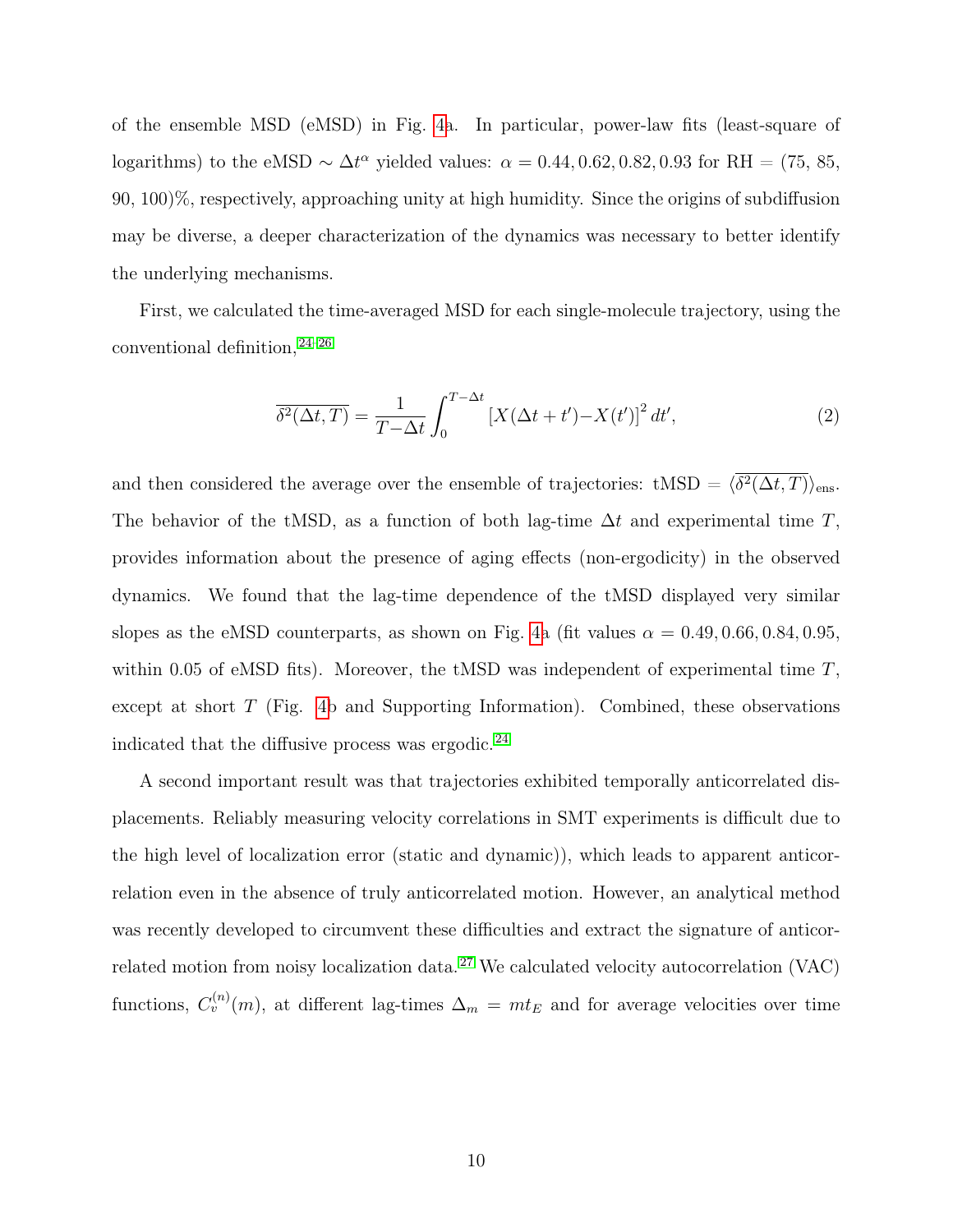intervals  $\Delta_n = nt_E$  according to:

$$
C_v^{(n)}(m) = \left\langle \frac{\overrightarrow{r}(t + \Delta_m + \Delta_n) - \overrightarrow{r}(t + \Delta_m)}{\Delta_n} \cdot \frac{\overrightarrow{r}(t + \Delta_n) - \overrightarrow{r}(t)}{\Delta_n} \right\rangle_t.
$$
 (3)

As shown in Fig. [4c](#page-10-0), the VAC functions exhibited a persistent negative peak when  $m = n$ , which is a robust signature of temporally anticorrelated dynamics, even in the presence of moderate localization error.<sup>[27](#page-19-7)</sup> In particular, the negative asymptotic value at large  $n$ demonstrates a true anticorrelation, <sup>[27](#page-19-7)[,28](#page-20-0)</sup> which is present at all values of RH but decreases in magnitude at high RH (see Supporting Information).

Taken together, these observations demonstrated that transport in water nanofilms was subdiffusive, ergodic, and temporally anticorrelated, which in turn suggested a mechanism described by fractional Brownian motion (fBM).<sup>[24](#page-19-5)</sup> However, the full picture is slightly more complex, due to the likelihood of transient binding with the silica surface. In the next section, we propose a model of anomalous diffusion coupled to transient binding which reflects the observed statistics.

<span id="page-10-0"></span>

Figure 4: (a) eMSD (solid) and tMSD (dashed) curves as a function of lag-time for RH  $=$  (75, 85, 90, 100)%, from green to blue. Black line of exponent 1 added for reference. (b) tMSD curves  $(RH = 85\%)$  as a function of experimental time T, for five consecutive lag-times  $\Delta t = 50...250$  ms. (c) Velocity auto-correlation curves (RH = 85%) for  $n = 1$  to 15 (blue to red) showing a persistent negative peak at  $n = m$ . Black curve is a guide to the eye showing the relative position of the peaks.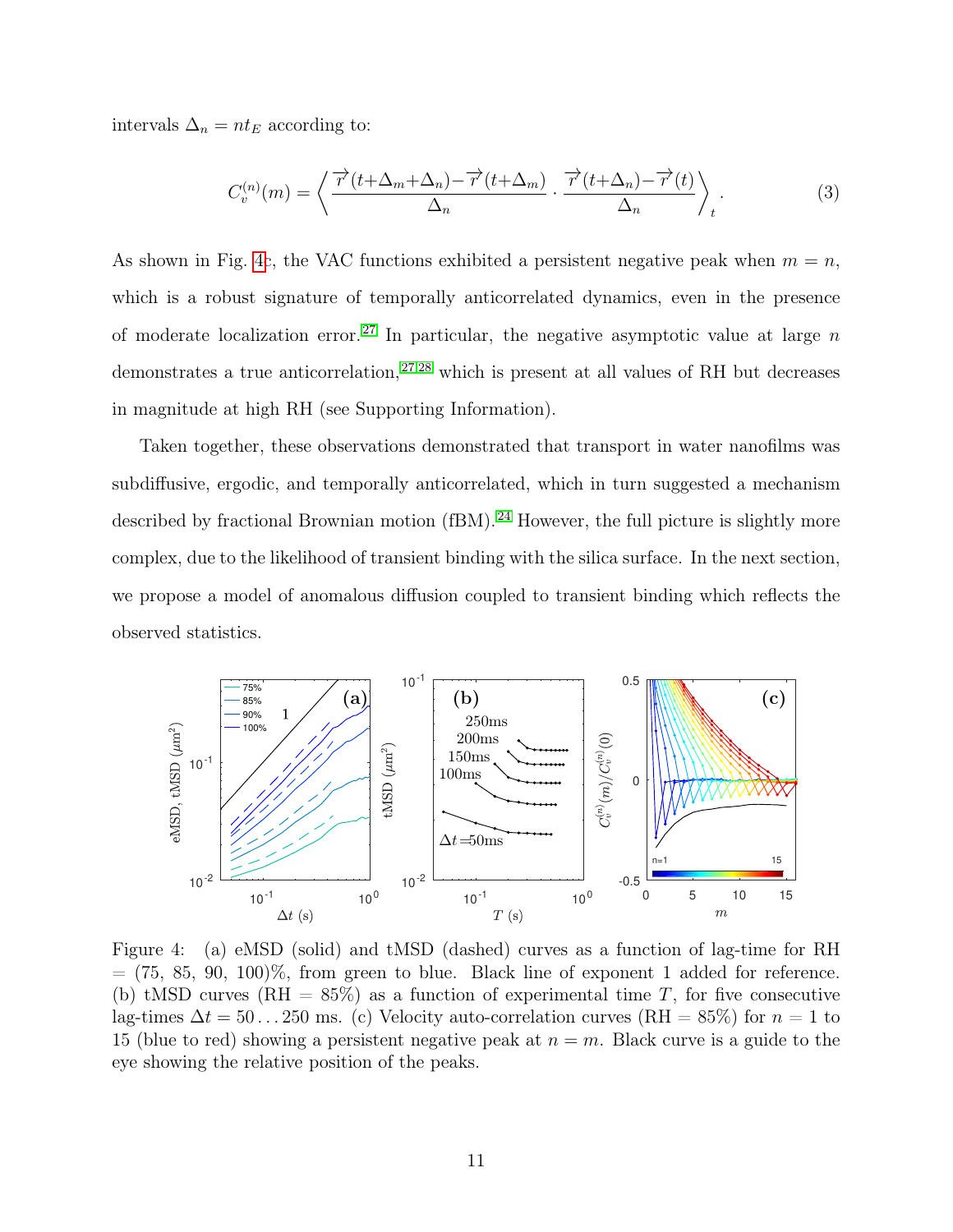#### Discussion

Due to short-range attractive interactions between rhodamine molecules and the silica surface, one expects transient binding, resulting in intermittent diffusion, usually described in the framework of continuous time random walks (CTRW). A CTRW process involves alternating waiting times and displacements, where the waiting time intervals and the displacement distances are not constant, but drawn from distributions, which may be heavy-tailed (e.g. power-law). This has been demonstrated for interfaces with bulk water.<sup>[11](#page-18-2)[,12](#page-18-3)</sup> The CTRW model is especially compelling here because it has been proven to be the underlying mechanism in bulk-mediated diffusion, and, as described above, rhodamine molecules adsorb at specific sites with various strengths on dry silica surfaces. To characterize the time intervals associated with transient adsorption in nanofilms, we measured the distribution of waiting times between displacements larger than a threshold set at 0.1  $\mu$ m, which reflects near-immobility. The conclusions were insensitive to the specific choice of threshold (see Sup-porting Information). Fig. [5](#page-12-0) shows that the waiting time distribution  $\psi(t)$  did not depend on RH, and was indeed heavy-tailed:  $\psi(t) \sim 1/t^{1+\beta}$ , for large t, with  $\beta \simeq 1.5$ . (This exponent is similar to previously observed values.<sup>[11](#page-18-2)</sup>) These distributions demonstrate the presence of transient binding, and the power-law tail is indicative of substantial surface heterogeneities, which is consistent with the observed confined diffusion on dry silica.

The CTRW mechanism alone, however, cannot explain the overall observed subdiffusion, because CTRWs with the waiting time distribution described above  $(\beta = 1.5)$  is not subdiffusive.[29](#page-20-1) However, we show below that CTRW and fBM may co-exist, by describing a simple model of fBM subordinated to a CTRW which is consistent with the experimentally observed statistics. Practically, this means that the number of fBM "steps" taken per unit time is determined by the embedding CTRW process. We follow the reasoning of Meroz  $et \ al.,$ <sup>[30](#page-20-2)</sup> but adapt it to reflect our experimental observations. The key difference is that the distribution of waiting times observed here has an asymptotic exponent of  $1 + \beta = 2.5 > 2$ , and therefore possesses a first moment  $\bar{\tau}$ . This has implications on the mathematical derivation, and its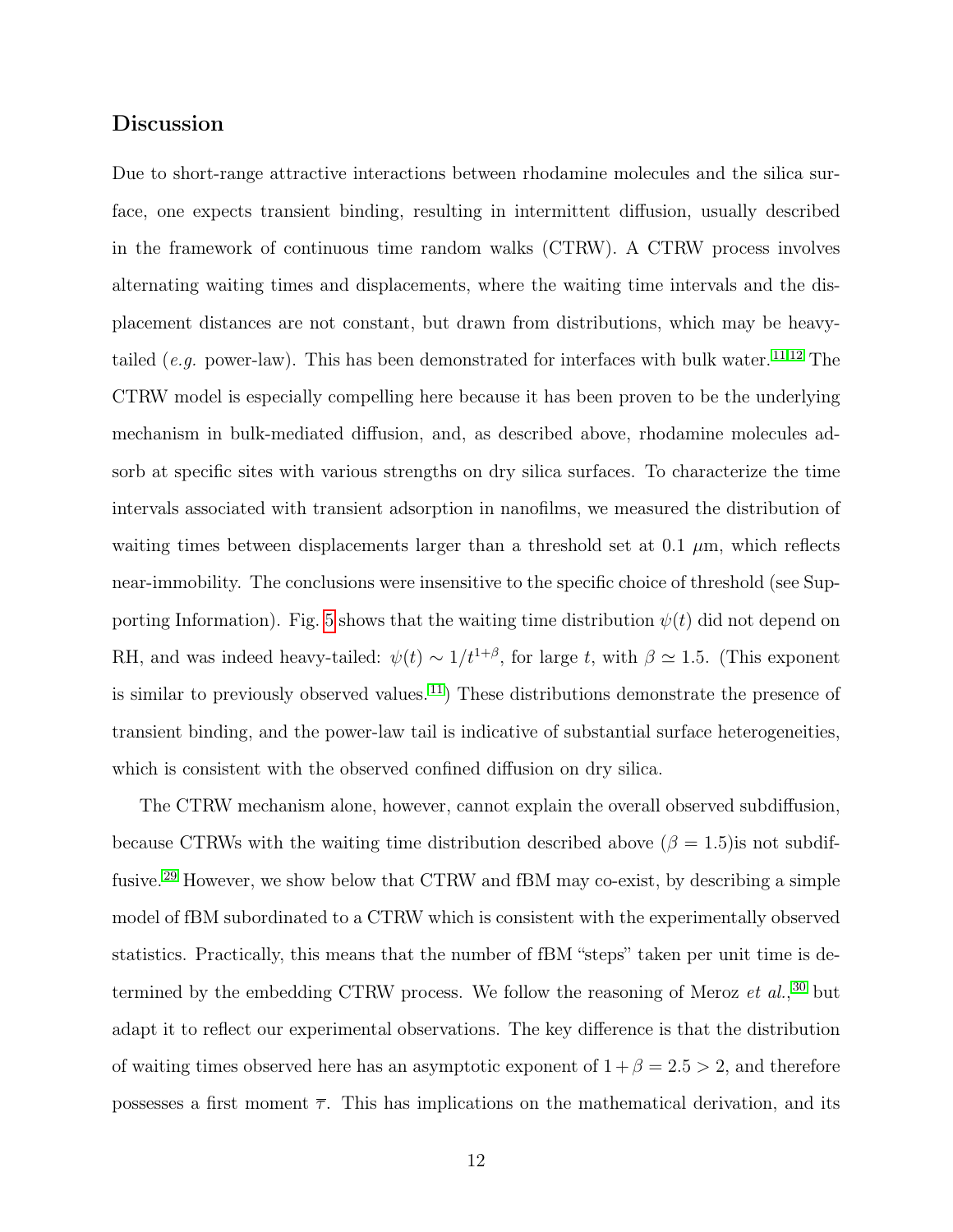<span id="page-12-0"></span>

Figure 5: Waiting times (wt) distributions for RH =  $(75, 85, 90, 100)\%$  (green to blue), with artificial offset for clarity. Black line of exponent -2.5 added for reference.

outcome; fBM surbordination to CTRW with  $\beta$  < 1 has been previously investigated, and results in a process with weak ergodicity breaking. [25](#page-19-8)

We consider a CTRW with a distribution of waiting times  $\psi(t)$  for which the walking phases are not Brownian, but fBM in nature. We propose to calculate the tMSD for this mixed model,  $\langle \langle \delta^2(\Delta t) \rangle_T \rangle_{\text{ens}}$  for lag-times  $\Delta t$  within a given experimental time T, and averaged over an ensemble of trajectories. The derivation is detailed in the Methods section. We obtain tMSD  $\sim \Delta t^{\alpha}$ , with same exponent as the eMSD and no dependence on T. This model therefore predicts a tMSD that has the same dependence on  $\Delta t$  and T as observed in the reported tracking of rhodamine molecules in Fig. [4b](#page-10-0), and explains the presence of temporal anticorrelation.

Although it provides a clear picture of a possible mechanism for the observed dynamics, there could also be alternative or complementary mechanisms at play. For example, local confinement around heterogeneous binding sites could also induce a persistent anticorrelation in measured trajectories due to reflections within the trap; however, the apparent ergodicity of the trajectories points rather to motion through a medium with slow stress relaxation, i.e. viscoelastic.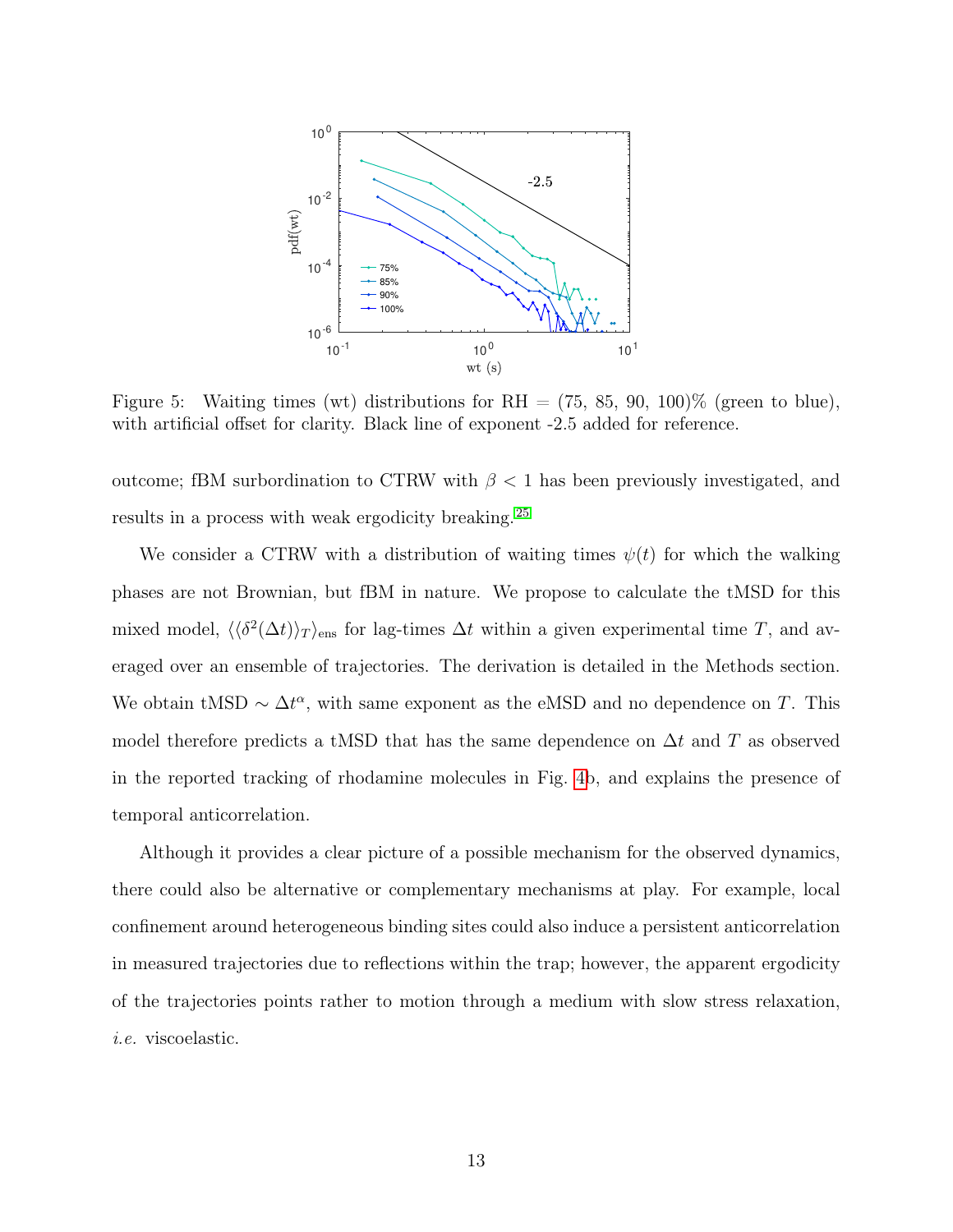## Conclusion

While single-molecule tracking is frequently used to study the dynamics of molecules within a specific environment in an effort to understand the mechanisms of mass transport, here we employ molecular probes to infer information about the local rheology of water nanofilms on silica. This approach complements microscopic measurements of interfacial water structure (from molecular dynamics simulations or scattering measurements) and force measurements (from colloidal force microscope or surface force apparatus experiments). Thus, instead of inferring mass transport dynamics from structural information, we directly measured molecular diffusion in a constrained solvent. Importantly, these experiments provide direct evidence that probe molecules within nanofilms on silica became continuously more mobile as the thickness of the condensed water nanofilms increased. Transport was markedly subdiffusive within nanofilms averaging a few molecular layers in thickness, with features typical of fBM. Fractional Brownian Motion describes a random process in which successive steps are not independent, but rather depend on the history of the trajectory. For fBM specifically, the memory kernel, i.e. the extent of correlations between two time points, decays as a power law of the time difference. The anticorrelation observed between displacements signified that when a displacement occured in one direction, the following displacement was more likely to occur in the opposite direction rather than the initial one. This suggests an effective restoring force, and hence is reminiscent of diffusion in viscoelastic media, as previously observed in crowded or gel-like environments, such as in the cellular cytoplasm. [28](#page-20-0) It is surprising to observe the same dynamics in a system as simple as a water film adsorbed on silica, and it is presumably indicative of molecular structuring within the water phase, and its consequential departure from purely viscous behavior. Of significant practical interest was the fact that molecular mobility increased continuously with the nanofilm thickness.

This was first observed in Ref.,  $^{14}$  $^{14}$  $^{14}$  where macroscopic measurements revealed an increase of the diffusion coefficient by almost two orders of magnitude between intermediate  $(RH =$ 80%) and high (RH = 95%) humidity. Our SMT experiments demonstrated that increasing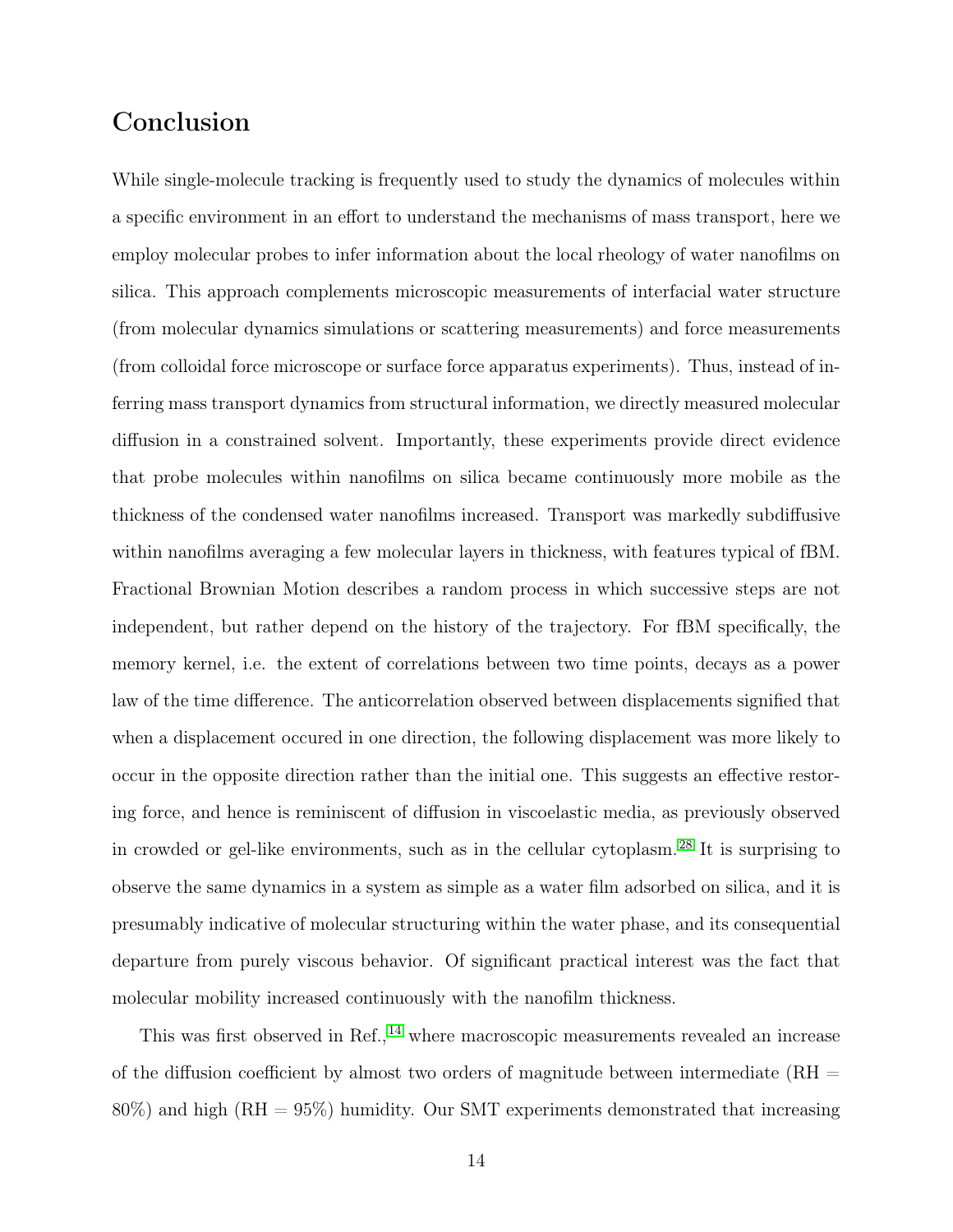humidity alters not just effective diffusion coefficients, but most notably the subdiffusive exponent  $\alpha$ , making relative humidity a single parameter that fundamentally changes the properties of the water thin film. This finding could find numerous applications in nanotechnologies, whereby the dynamic adjustment of humidity conditions would drastically affect molecular transport on a solid surface, from fully confined to diffusive, and hence allow or restrict search processes or reactivity. Finally, besides the results pertaining to the silica-water interface, the method described in this paper can be easily extended to other liquid-solid interfaces, and molecular probes can be intentionally designed to investigate specific properties of near-surface liquid films.

## Methods

#### Experiments

Borosilicate glass coverslips (Fisher Scientific) were cleaned by immersion in piranha solution (70% sulfuric acid, 30% hydrogen peroxide solution) for 1 h, followed by exposure to UV/ozone for 30 min. Then, 6  $\mu$ L of 10<sup>-8</sup> M rhodamine 6G (Sigma) in a 50% solution of methanol in deionized water were deposited on the coverslips, and dried in a vacuum chamber for 30 min. The substrates were immediately isolated from the atmosphere and placed in the imaging setup. They exhibited total wetting for well over one hour after preparation. Total Internal Reflection Fluorescence (TIRF) microscopy was performed using a Nikon Eclipse TI93 microscope with a 100x objective and an EMCCD camera (Photometrics Cascade 512B) for image acquisition. A 532 nm laser (Cobolt Samba) was used for excitation, and the acquisition time was  $t_E = 20$  ms or 50 ms. Custom MATLAB code was employed for particle tracking and data analysis. The amount of adsorbed water was tuned by changing the relative humidity (RH) in the vicinity of the coverslip, in the range of 30% RH to 100% RH, which corresponded to an equivalent number of water layers between  $\simeq$ 1 and 8.[9](#page-18-0) The relative humidity in equilibrium with the coverslip was determined by creat-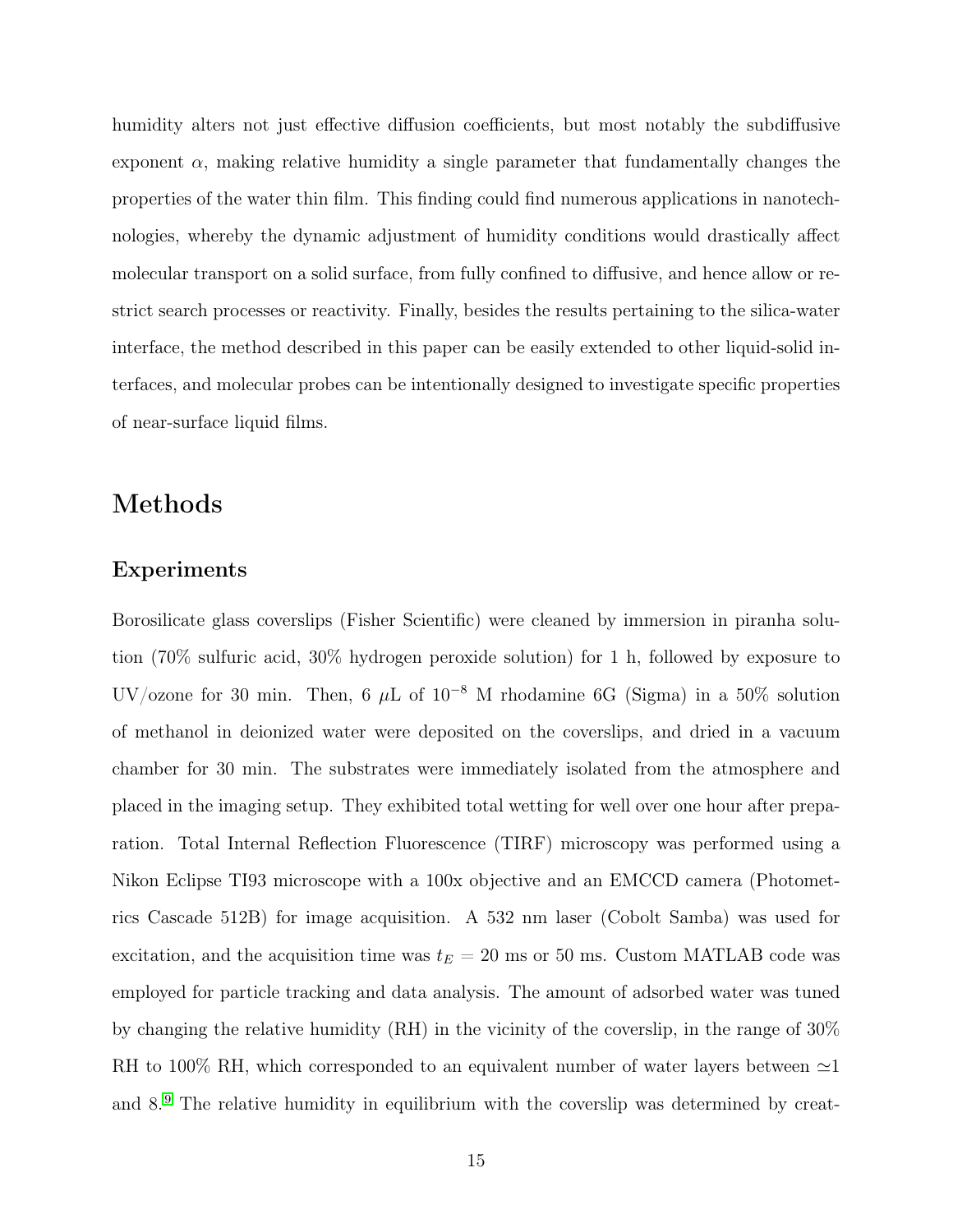ing a small, sealed volume using CoverWell chambers (Grace Bio-Labs) in equilibrium with saturated water solutions of different salts. Following Ref.<sup>[31](#page-20-3)</sup>, we used saturated solutions of Magnesium Chloride (Sigma), Sodium Chloride (Fisher), Potassium Chloride (Sigma), and Barium Chloride (Sigma), which have equilibrium RH at 25◦C of 32%, 75%, 85%, 90%, respectively and with uncertainty within  $\pm 1\%$ . A RH of 100% was achieved using deionized water instead. The vapor exchange between the sealed volume and the solutions was made through small holes at the top of the CoverWell chamber, which were directly in contact with solutions droplets, for at least 10 min.

Surface modification for experiments at  $RH = 30\%$  was performed as follows. For chemical passivation, 3  $\mu$ L of polyethylene glycol (molecular weight 10,000 g/mol, Sigma) at a concentration of 10<sup>−</sup><sup>4</sup> M in a 50% methanol solution were deposited on a clean coverslip and let dry before depositing rhodamine. Assuming a radius of gyration of about 5  $\text{nm}^{32}$  $\text{nm}^{32}$  $\text{nm}^{32}$  and given the size of the coverslip,  $25 \times 25$  mm<sup>2</sup>, this corresponds to a surface coverage of less than 0.1% (total wetting was achieved). For physical passivation, coverslips were left in a furnace at 500 C for about 100 h before the cleaning and deposition procedures.

For each surface and humidity condition, we acquired between 10,000 and 20,000 singlemolecule trajectories, corresponding to an order of  $10<sup>5</sup>$  individual displacements from which our statistics were derived.

#### Mathematical Derivation

We consider a CTRW with a distribution of waiting times  $\psi(t)$  for which the walking phases are not Brownian, but fBM in nature. We propose to calculate the tMSD for this mixed model,  $\langle\langle \delta^2(\Delta t)\rangle_T\rangle_{\rm ens}$  for lag-times  $\Delta t$  within a given experimental time T, and averaged over an ensemble of trajectories. We first note that, by commutation of the averaging procedure:  $\langle \langle \delta^2(\Delta t) \rangle_T \rangle_{\text{ens}} = \langle \langle \delta^2(\Delta t) \rangle_{\text{ens}} \rangle_T$ . Next, we introduce the number of steps  $n(\tau)$  of the random walk in a time interval  $\tau$ , and from Ref.<sup>[30](#page-20-2)</sup> we have  $\langle\langle \delta^2(\Delta t)\rangle_{\text{ens}}\rangle_T \sim \langle\langle n^{\alpha}(\Delta t)\rangle_{\text{ens}}\rangle_T$ . The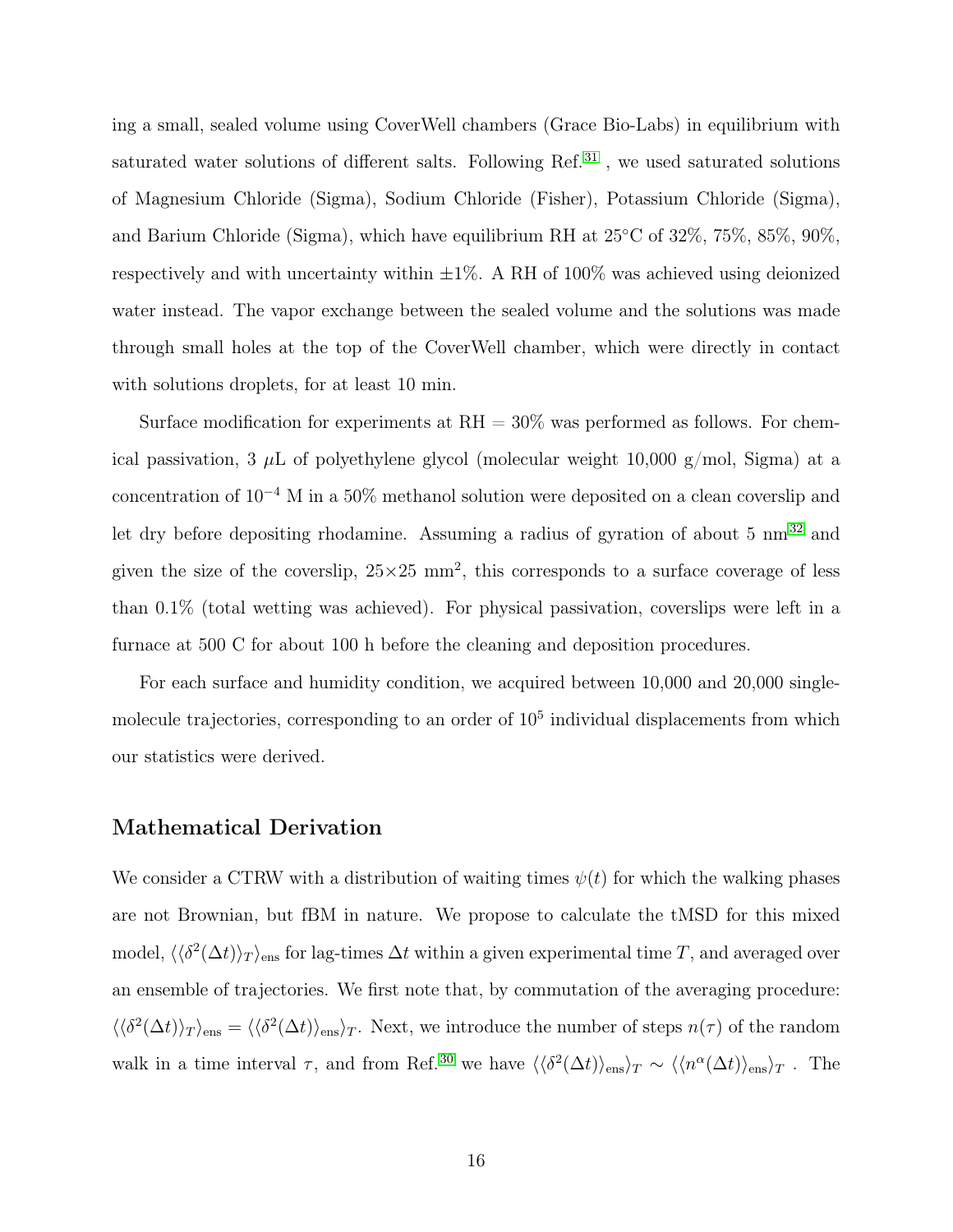calculation of the right-hand side requires the time T-integration of the ensemble average

$$
\langle (n(t+\Delta t) - n(t))^{\alpha} \rangle_{\text{ens}} = \int_0^{\Delta t} \langle n^{\alpha} (\Delta t - t_w) \rangle_{\text{ens}} \psi_1(t_w | t) dt_w, \tag{4}
$$

where  $\psi_1(t_w|t)$  is the pdf of the forward waiting time, *i.e.* the time  $t_w$  between t and the next following step.<sup>[26,](#page-19-6)[30](#page-20-2)</sup> Because  $\psi$  possesses a first moment, we have: 1)  $\langle n^{\alpha}(t) \rangle \sim t^{\alpha}$ ;<sup>[33](#page-20-5)</sup> and 2)  $\psi_1(t_w|t)$  quickly reaches an equilibrium form which depends only on  $t_w$  and not on  $t$ :  $\psi_1 \simeq \psi_1^{eq} \sim 1/\overline{\tau}t_w^{\beta}$ , according to Ref.<sup>[26](#page-19-6)</sup> Treating the part of the integral near 0 as a constant, in the limit of large  $\Delta t$  we get

$$
\langle (n(t + \Delta t) - n(t))^{\alpha} \rangle_{\text{ens}} \sim \int_{\epsilon}^{\Delta t} (\Delta t - t_w)^{\alpha} t_w^{-\beta} dt_w \sim \Delta t^{\alpha}.
$$
 (5)

(See Supporting Information for more details.) After T-integration, we obtain tMSD  $\sim \Delta t^{\alpha}$ , with same exponent as the eMSD and no dependence on T.

## Acknowledgement

The authors thank D. Kienle for providing some of the particle tracking code. This work was supported by the U.S. Department of Energy, Office of Science, Basic Energy Sciences, under Award #DE-SC0001854.

This article is dedicated to Professor Peter S. Pershan, a pioneer in experiments that probed the near-surface structure of liquids and liquid crystals, on the occasion of his 85th birthday.

## Supporting Information Available

The following files are available free of charge.

The Supporting Information is available free of charge at https://pubs.acs.org/doi/10.1021/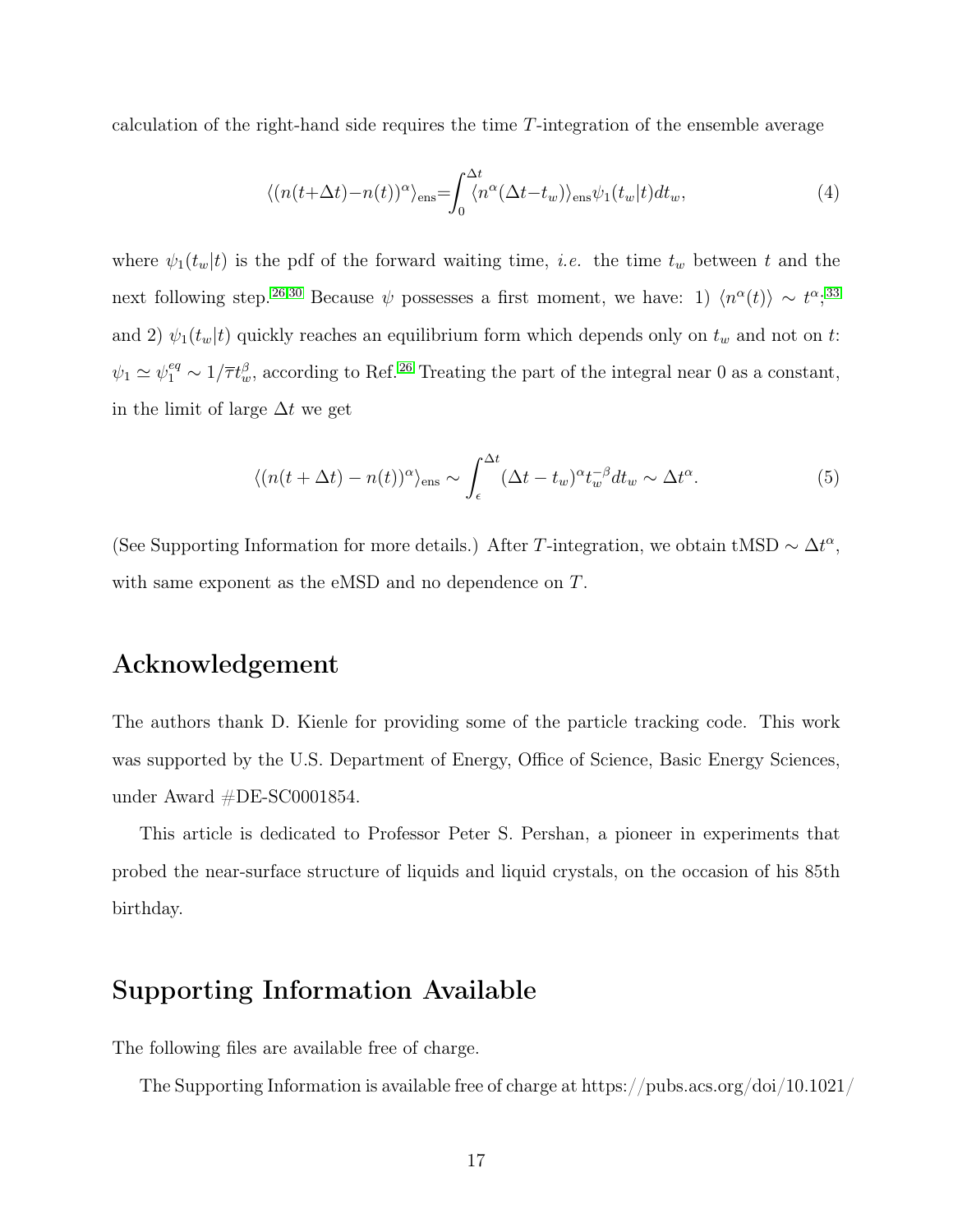- supporting info text.pdf: text containing additional experimental results and details on the mathematical derivation
- diffusion RH=75.avi: movie of molecular diffusion at RH =  $75\%$
- diffusion RH=100.avi: movie of molecular diffusion at RH =  $100\%$

## References

- <span id="page-17-0"></span>1. Liittge, A.; Arvidson, R. S. In Kinetics of Water-Rock Interaction; Brantley, S. L., Kubicki, J. D., White, A. F., Eds.; Springer New York: New York, NY, 2008; pp 73–107.
- <span id="page-17-1"></span>2. Zhuravlev, L. The Surface Chemistry of Amorphous Silica. Zhuravlev Model. Colloids *Surf.*,  $A$  **2000**,  $173$ ,  $1 - 38$ .
- <span id="page-17-2"></span>3. Asay, D. B.; Kim, S. H. Evolution of the Adsorbed Water Layer Structure on Silicon Oxide at Room Temperature. J. Phys. Chem. B 2005, 109, 16760–16763.
- <span id="page-17-3"></span>4. Ortiz-Young, D.; Chiu, H.-C.; Kim, S.; Voitchovsky, K.; Riedo, E. The Interplay between Apparent Viscosity and Wettability in Nanoconfined Water. Nat. Commun. 2013, 4, 2482.
- <span id="page-17-4"></span>5. Israelachvili, J. N. Measurement of the Viscosity of Liquids in very Thin Films. J. Colloid Interface Sci. 1986, 110, 263 – 271.
- <span id="page-17-5"></span>6. Raviv, U.; Perkin, S.; Laurat, P.; Klein, J. Fluidity of Water Confined down to Subnanometer Films. Langmuir 2004, 20, 5322–5332.
- <span id="page-17-6"></span>7. Goertz, M. P.; Houston, J. E.; Zhu, X.-Y. Hydrophilicity and the Viscosity of Interfacial Water. Langmuir 2007, 23, 5491–5497.
- <span id="page-17-7"></span>8. Ewing, G. E. Ambient Thin Film Water on Insulator Surfaces. Chem. Rev. 2006, 106, 1511–1526.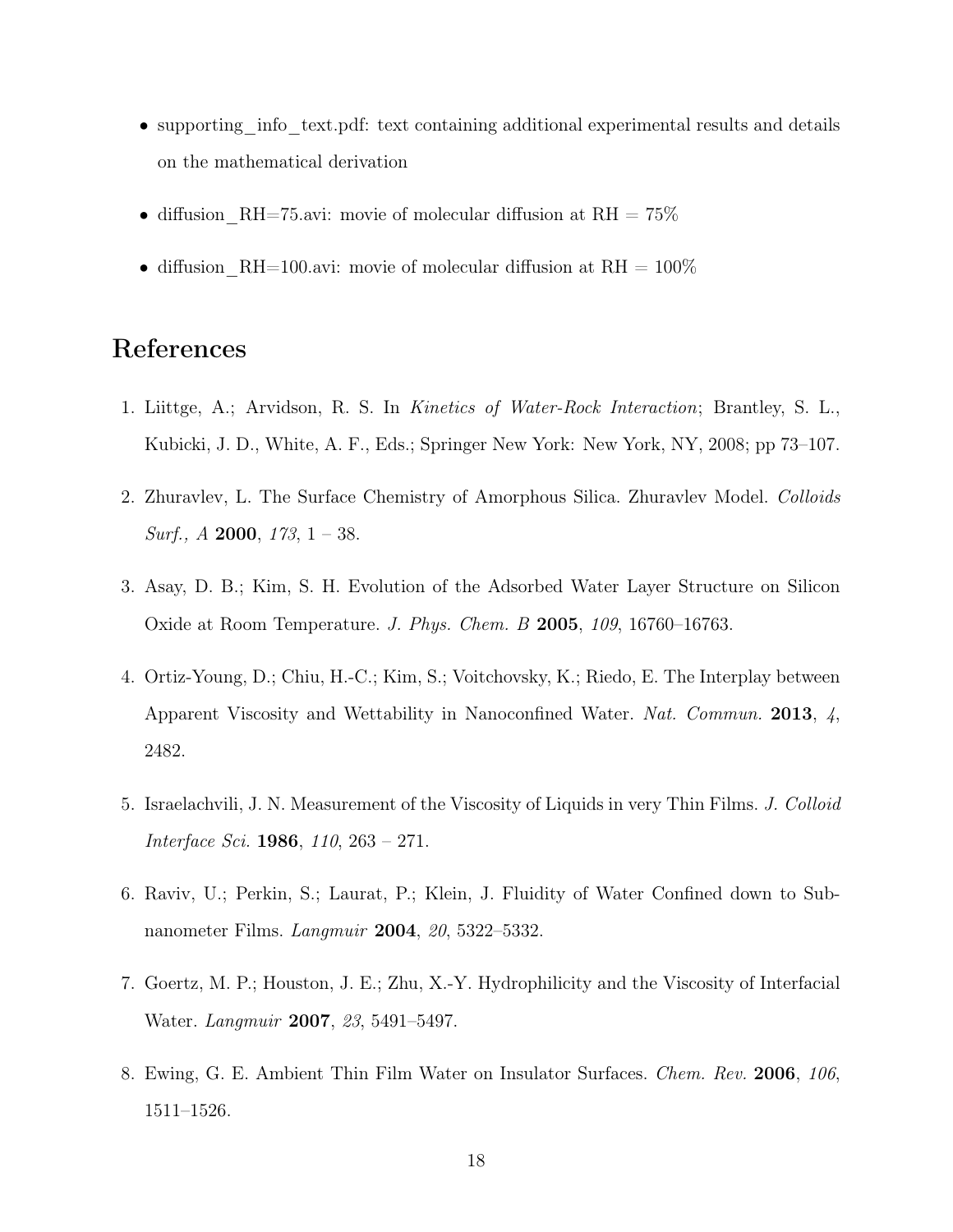- <span id="page-18-0"></span>9. Sumner, A. L.; Menke, E. J.; Dubowski, Y.; Newberg, J. T.; Penner, R. M.; Hemminger, J. C.; Wingen, L. M.; Brauers, T.; Finlayson-Pitts, B. J. The Nature of Water on Surfaces of Laboratory Systems and Implications for Heterogeneous Chemistry in the Troposphere. *Phys. Chem. Chem. Phys.*  $2004, 6, 604-613$ .
- <span id="page-18-1"></span>10. Li, Q.; Song, J.; Besenbacher, F.; Dong, M. Two-Dimensional Material Confined Water. Acc. Chem. Res. 2015, 48, 119-127.
- <span id="page-18-2"></span>11. Skaug, M. J.; Mabry, J.; Schwartz, D. K. Intermittent Molecular Hopping at the Solid-Liquid Interface. Phys. Rev. Lett. 2013, 110, 256101.
- <span id="page-18-3"></span>12. Wang, D.; Wu, H.; Schwartz, D. K. Three-Dimensional Tracking of Interfacial Hopping Diffusion. Phys. Rev. Lett. 2017, 119, 268001.
- <span id="page-18-4"></span>13. Verdaguer, A.; Sacha, G. M.; Bluhm, H.; Salmeron, M. Molecular Structure of Water at Interfaces: Wetting at the Nanometer Scale. Chem. Rev. 2006, 106, 1478–1510.
- <span id="page-18-5"></span>14. Mitani, Y.; Shimada, A.; Koshihara, S.; Fukuhara, K.; Kobayashi, H.; Kotani, M. Role of Adsorbed Water in Diffusion of Rhodamine 6G on Glass Surface. Chem. Phys. Lett. **2006**,  $\frac{131}{164} - 168$ .
- <span id="page-18-6"></span>15. Giri, D.; Ashraf, K. M.; Collinson, M. M.; Higgins, D. A. Single-Molecule Perspective on Mass Transport in Condensed Water Layers over Gradient Self-Assembled Monolayers. J. Phys. Chem. C 2015, 119, 9418–9428.
- <span id="page-18-7"></span>16. Lindner, M.; Nir, G.; Vivante, A.; Young, I. T.; Garini, Y. Dynamic Analysis of a Diffusing Particle in a Trapping Potential. Phys. Rev. E 2013, 87, 022716.
- <span id="page-18-8"></span>17. Wang, Y. C.; Lakes, R. S. Extreme Stiffness Systems Due to Negative Stiffness Elements. Am. J. Phys. 2004, 72, 40-50.
- <span id="page-18-9"></span>18. Alcantar, N. A.; Aydil, E. S.; Israelachvili, J. N. Polyethylene Glycol-Coated Biocompatible Surfaces. J. Biomed. Mater. Res. 2000, 51, 343–351.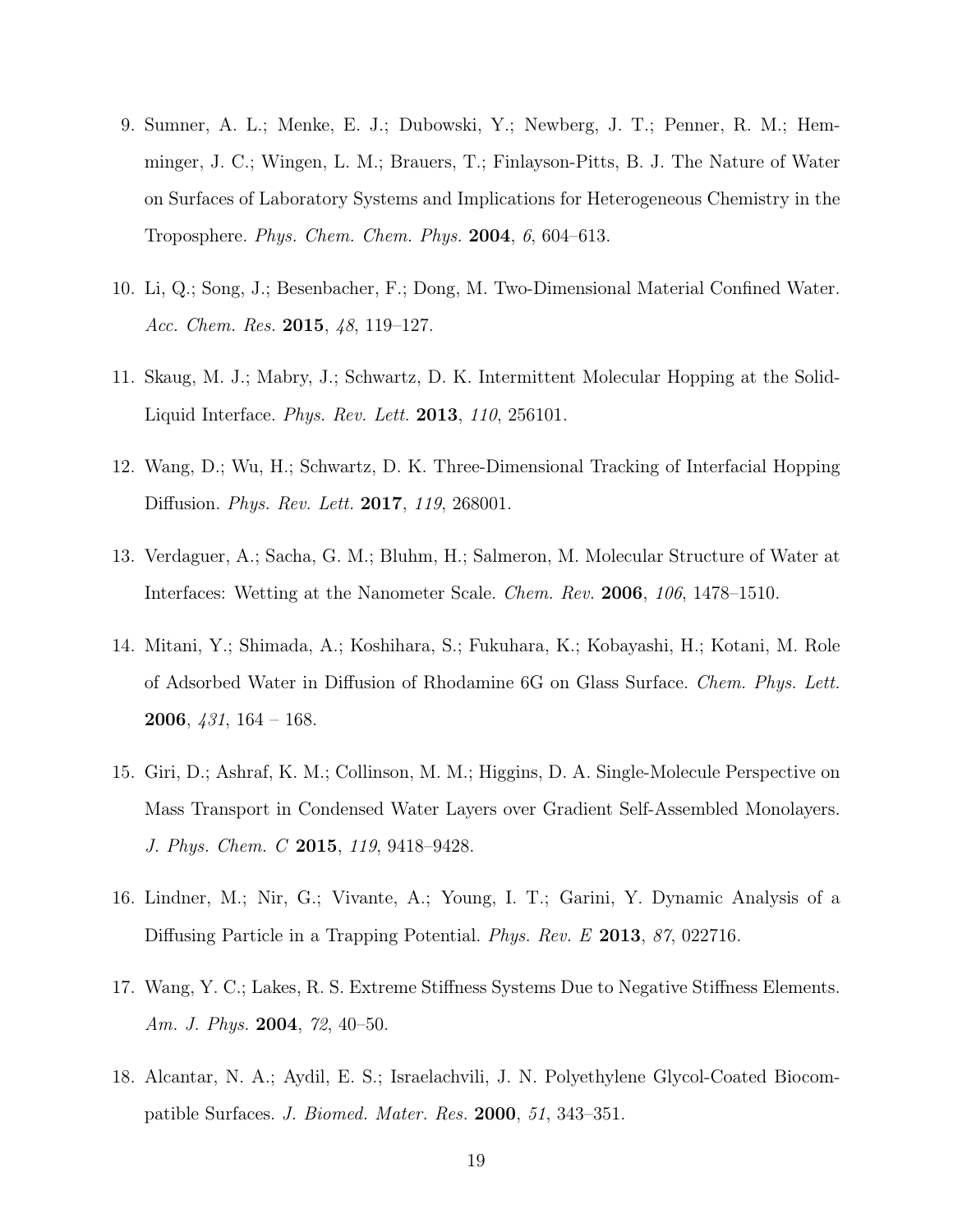- <span id="page-19-0"></span>19. Morrin, G. T.; Schwartz, D. K. Three Regimes of Polymer Surface Dynamics under Crowded Conditions. Macromolecules 2018, 51, 1207–1214.
- <span id="page-19-1"></span>20. Persson, B. N. J. Surface Topography and Water Contact Angle of Sandblasted and Thermally Annealed Glass Surfaces. J. Chem. Phys. 2019, 150, 054701.
- <span id="page-19-2"></span>21. Chechkin, A. V.; Seno, F.; Metzler, R.; Sokolov, I. M. Brownian yet Non-Gaussian Diffusion: From Superstatistics to Subordination of Diffusing Diffusivities. Phys. Rev. X 2017, 7, 021002.
- <span id="page-19-3"></span>22. Wang, B.; Anthony, S. M.; Bae, S. C.; Granick, S. Anomalous yet Brownian. Proc. Natl. Acad. Sci. U. S. A. 2009, 106, 15160-15164.
- <span id="page-19-4"></span>23. Lampo, T. J.; Stylianidou, S.; Backlund, M. P.; Wiggins, P. A.; Spakowitz, A. J. Cytoplasmic RNA-Protein Particles Exhibit Non-Gaussian Subdiffusive Behavior. Biophys.  $J. 2017, 112, 532 - 542.$
- <span id="page-19-5"></span>24. Metzler, R.; Jeon, J.-H.; Cherstvy, A. G.; Barkai, E. Anomalous Diffusion Models and Their Properties: Non-Stationarity, Non-Ergodicity, and Ageing at the Centenary of Single Particle Tracking. Phys. Chem. Chem. Phys. 2014, 16, 24128–24164.
- <span id="page-19-8"></span>25. Tabei, S. M. A.; Burov, S.; Kim, H. Y.; Kuznetsov, A.; Huynh, T.; Jureller, J.; Philipson, L. H.; Dinner, A. R.; Scherer, N. F. Intracellular Transport of Insulin Granules is a Subordinated Random Walk. Proc. Natl. Acad. Sci. U. S. A. 2013,
- <span id="page-19-6"></span>26. Klafter, J.; Sokolov, I. First Steps in Random Walks: From Tools to Applications; OUP Oxford, 2011.
- <span id="page-19-7"></span>27. Weber, S. C.; Thompson, M. A.; Moerner, W.; Spakowitz, A. J.; Theriot, J. A. Analytical Tools To Distinguish the Effects of Localization Error, Confinement, and Medium Elasticity on the Velocity Autocorrelation Function. Biophys. J. 2012, 102, 2443 – 2450.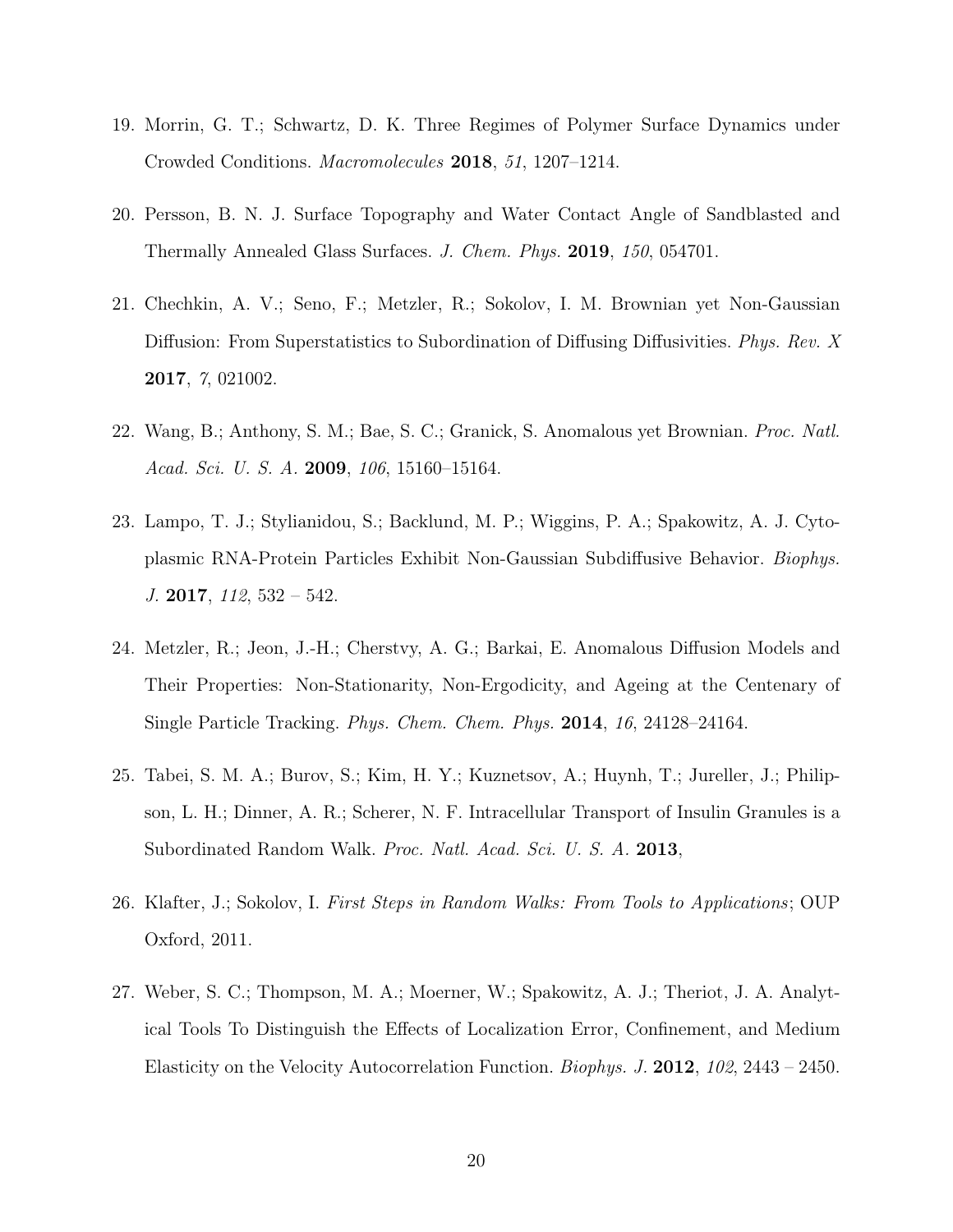- <span id="page-20-0"></span>28. Backlund, M. P.; Joyner, R.; Moerner, W. E. Chromosomal Locus Tracking with Proper Accounting of Static and Dynamic Errors. Phys. Rev. E 2015, 91, 062716.
- <span id="page-20-1"></span>29. Metzler, R.; Klafter, J. The Random Walk's Guide to Anomalous Diffusion: A Fractional Dynamics Approach. Phys. Rep. 2000, 339, 1 – 77.
- <span id="page-20-2"></span>30. Meroz, Y.; Sokolov, I. M.; Klafter, J. Subdiffusion of Mixed Origins: When Ergodicity and Nonergodicity Coexist. Phys. Rev. E 2010, 81, 010101.
- <span id="page-20-3"></span>31. Rockland, L. B. Saturated Salt Solutions for Static Control of Relative Humidity between 5Âř and 40Âř C. Anal. Chem. 1960, 32, 1375–1376.
- <span id="page-20-4"></span>32. Linegar, K. L.; Adeniran, A. E.; Kostko, A. F.; Anisimov, M. A. Hydrodynamic Radius of Polyethylene Glycol in Solution Obtained by Dynamic Light Scattering. Colloid J. 2010, 72 .
- <span id="page-20-5"></span>33. Blumen, A.; Klafter, J.; White, B. S.; Zumofen, G. Continuous-Time Random Walks on Fractals. Phys. Rev. Lett. 1984, 53, 1301–1304.